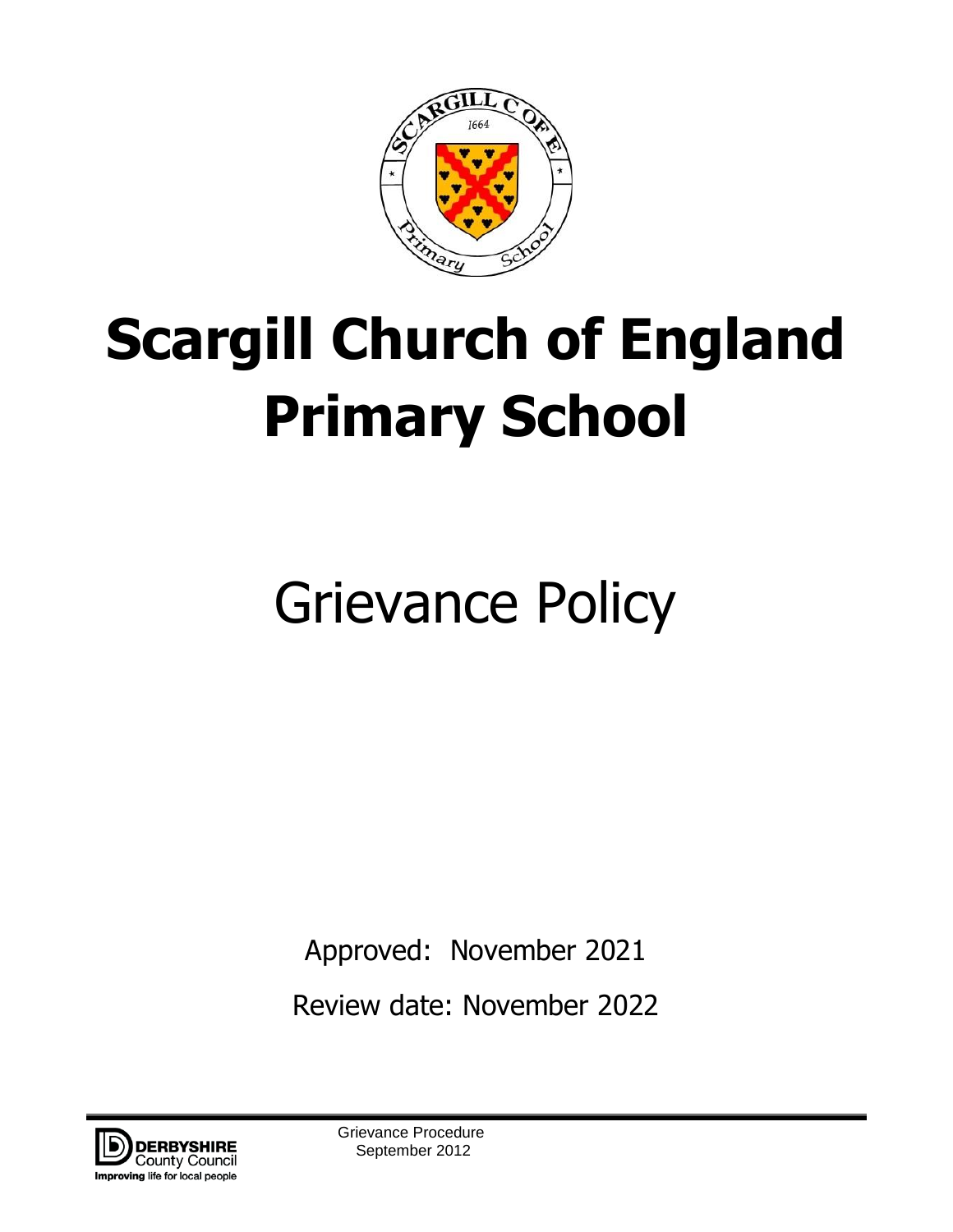1. Ian Thomas Strategic Director for Children and Younger Adults 2. Beverley Smith HR Service Partner (CAYA) Children & Younger Adults Dept County Hall **Matlock** Derbyshire DE4 3AG Minicom: (01629) 533240

Fax: (01629) 538992

Dear Colleague

#### **Grievance Procedure**

**Headteachers & Chairs of Governors**

I am pleased to provide the newly revised model Grievance Procedure, which is recommended Fam proceed to provide the newly revised meder one random recedure, which for adoption by the Governing Bodies of Derbyshire Local Trust (LA) Schools.

The Procedure has been formulated in consultation with the recognised professional associations and unions representing employees working in LA schools. The new Grievance Procedure was agreed through the formal consultation mechanism and now replaces the previous procedure dated 2005. If a school wishes to make amendments to the policy, the Governing Body would need to undertake consultation with the recognised trade unions on their proposals.

In addition to the contribution of the recognised unions, the revision of the procedure has been informed by feedback from governors and headteachers who have utilised the previous procedure.

In line with other policies which have been reviewed in recent years, the model procedure is presented first and is followed by a section of supporting information, advice and guidance. Appendix three is a flow chart which it is hoped will provide a useful overview, to summarise the process.

School leaders' attention is drawn to the integration of the provisions for delegation to headteachers, drawn from the School Staffing Regulations. Governing Bodies should

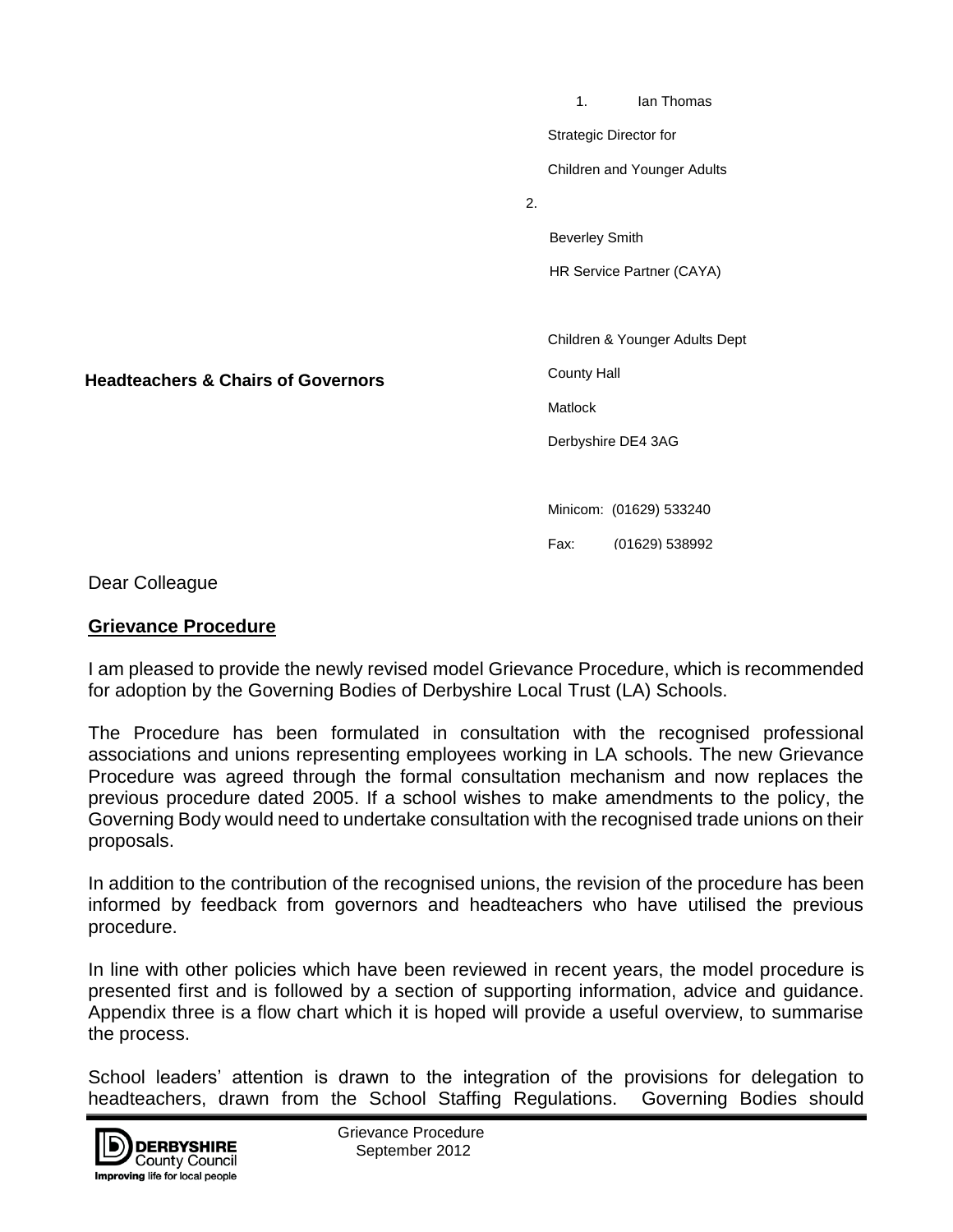determine the level of delegation to headteachers, for determining cases involving staff management, at the outset of a headteacher's appointment and review this annually. The DfE recommended default position, that the headteacher should hear such cases at the first formal stage of relevant procedures, is reflected in paragraph 5.5 of the Grievance Procedure. The paragraph goes on to recognise that, in relevant circumstances, the headteacher may be joined by additional governors in hearing a case. This is recommended, particularly where the case is complex. Further, the paragraph also provides for the context, which will occur in many schools, where the headteacher will already have been involved in dealing with a grievance, prior to implementation of the first formal stage, and that governors should hear the case in such circumstances.

In recognition that the overall size of some Governing Bodies has reduced, a hearing at the first formal stage can be conducted by the head and/or two governors (rather than a minimum of 3). It is still necessary for three governors to form any appeal panel.

School leaders' attention is also drawn to the inclusion of more clarity throughout the process, than was provided in the previous procedure, of the rights of any employee who is the subject of a grievance.

In larger schools it is important that all managers are aware of their responsibilities in relation to, potentially, receiving and managing the schools' response to a grievance at the informal stage. It was agreed by all representatives at Schools' Joint Consultative Committee that seeking resolution to concerns and grievances at the earliest, least formal stage, was in the interests of all parties. Therefore, middle managers and leaders may have a crucial role to play.

Once the new Grievance Procedure has been adopted by the governing body it is necessary for schools to inform all staff and to make the document easily and freely available. Schools are advised that team meetings are used to remind staff of the key expectations and provisions of the new procedure and relevant guidance.

For any queries about the procedure, please contact Teresa Potter or Less Biggs on 01629 535751. All consultants and senior consultants in the schools' team can be contacted for support in the application of the procedure.

Yours faithfully

Teresce Potter

Teresa Potter **Senior HR Consultant** 



Grievance Procedure September 2012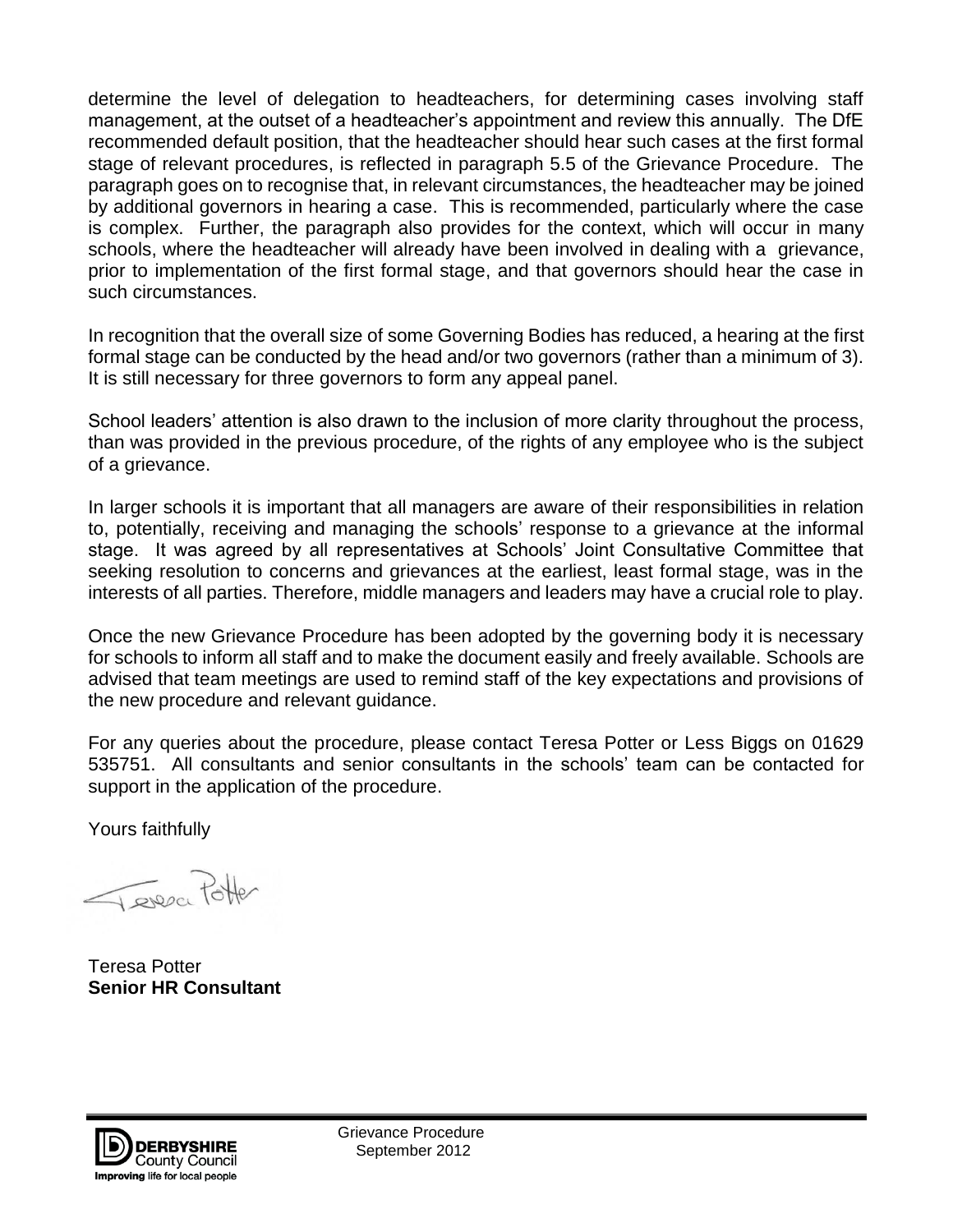## **DERBYSHIRE LA**



## **Scargill Primary School**



Grievance Procedure September 2012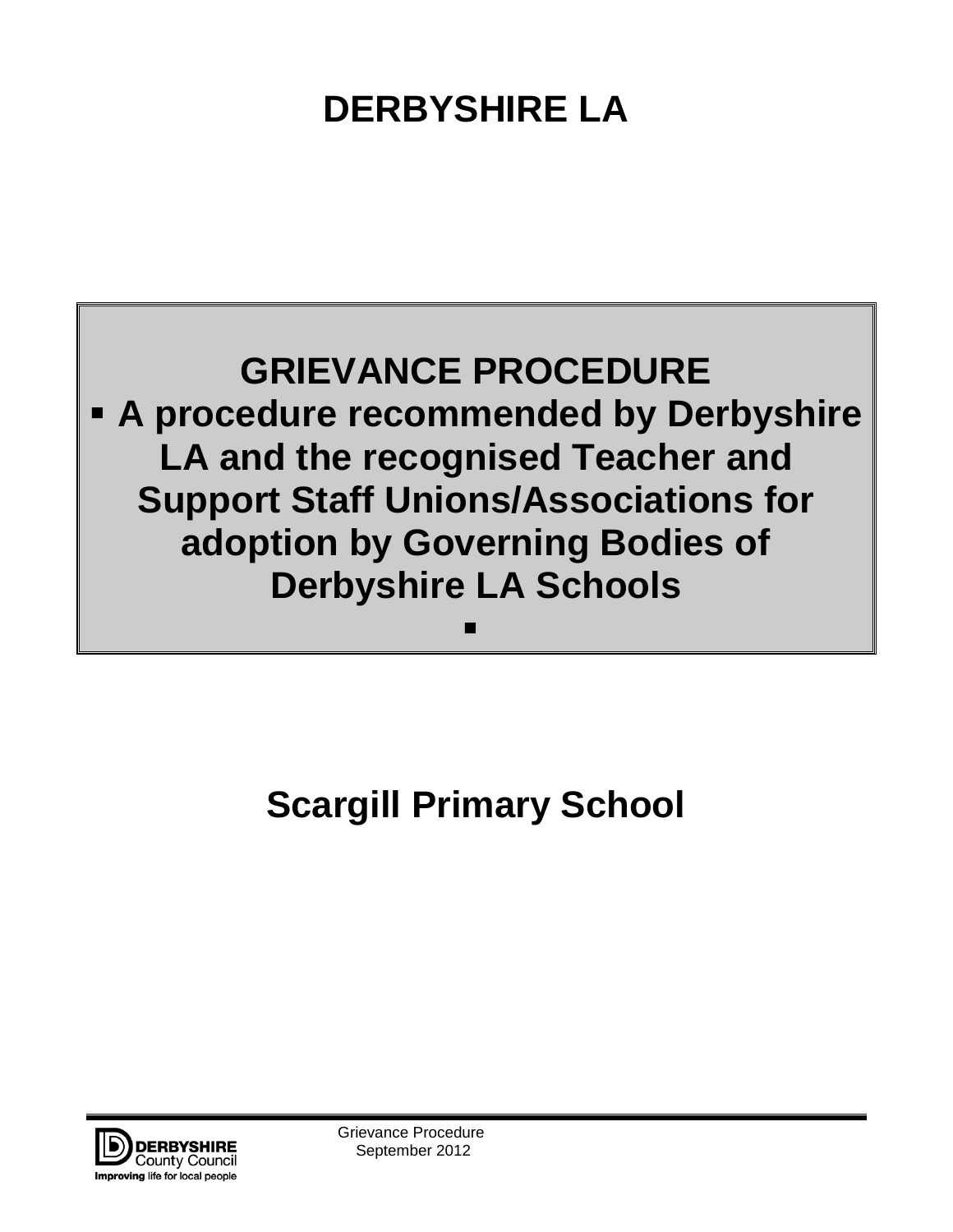### **Grievance Procedure**

### **Contents list**

| PART <sub>1</sub>                                |                                                       |      |
|--------------------------------------------------|-------------------------------------------------------|------|
|                                                  |                                                       | Page |
| 1.                                               | <b>Model Grievance Procedure</b>                      | 3    |
| 2.                                               | Procedure of Grievance sub-committee                  | 10   |
| <b>PART 2</b>                                    | Information, Advice and Guidance                      | 13   |
| <b>APPENDICES</b>                                |                                                       |      |
| Appendix 1 - Principles of a Grievance Procedure |                                                       | 22   |
| 3.                                               | Appendix 2 - Grievance Procedure - Trust Issues<br>23 |      |
| Appendix 3 - Flow Chart                          |                                                       | 24   |

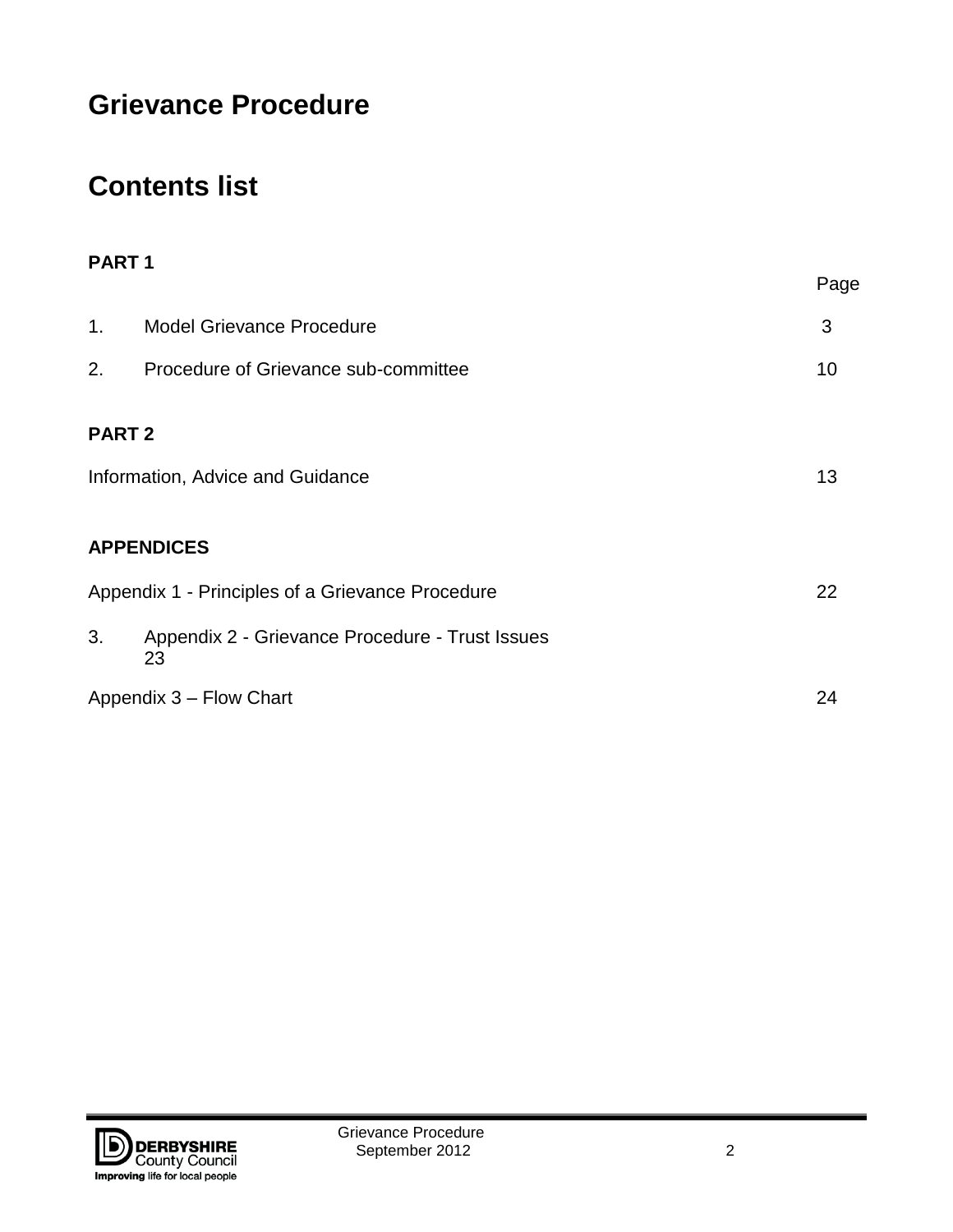\_\_\_\_\_\_\_\_\_\_\_\_\_\_\_\_\_\_\_\_\_\_\_\_\_\_\_\_ **School**

#### **Model Grievance Procedure**

#### 1. **Purpose and Introduction**

- 1.1 The purpose of the grievance procedure is to set out the framework by which an employee's grievance will be addressed as quickly and fairly as possible. A grievance is a concern, problem or complaint which is raised by an employee about an alleged deficiency in the school's treatment of them.
- 1.2 This grievance procedure has been determined by the Governing Body of Scargill Primary School in and consistent with the requirements of National and Local Conditions of Service and the Articles and Instruments of Government. It applies to all staff employed within the staffing complement of the school.
- 1.3 In the event of the grievance being against the Governing Body or Sub-Group of the Governing Body, for instance subsequent to an appointment, the matter should be raised in the first instance with the Headteacher, in accordance with the process below. Should the case not be resolved before it reaches the formal stages, the Governors' Grievance Sub-Committee will not include any Governor previously involved in the case. (see note\* on p21, G.12, c)
- 1.4 The Governing Body of the school may wish to be advised by the Trust, at its formal meetings to consider the grievance, and will seek advice as necessary at the informal stages of the procedure. The Trust's Officers and Advisers have no direct role in resolving a grievance which is the responsibility of the Governing Body.

#### **2. Key Principles**

- This procedure has been developed in line with ACAS guidance and the Code of Practice on Disciplinary and Grievance Procedures.
- 2.1 The School believes that all employees should be treated fairly and with respect.
- 2.2 High performance and productivity are dependent on effective working relationships and the fair and reasonable handling of grievances is an important element in creating and maintaining those relationships.
- 2.3 Managers and employees should approach grievances constructively, deal with issues promptly and not delay meetings, decisions or confirmation of those decisions.
- 2.4 The prime focus of managers and employees raising a grievance should be on resolving the issue informally, without the need for reference to the formal procedure.

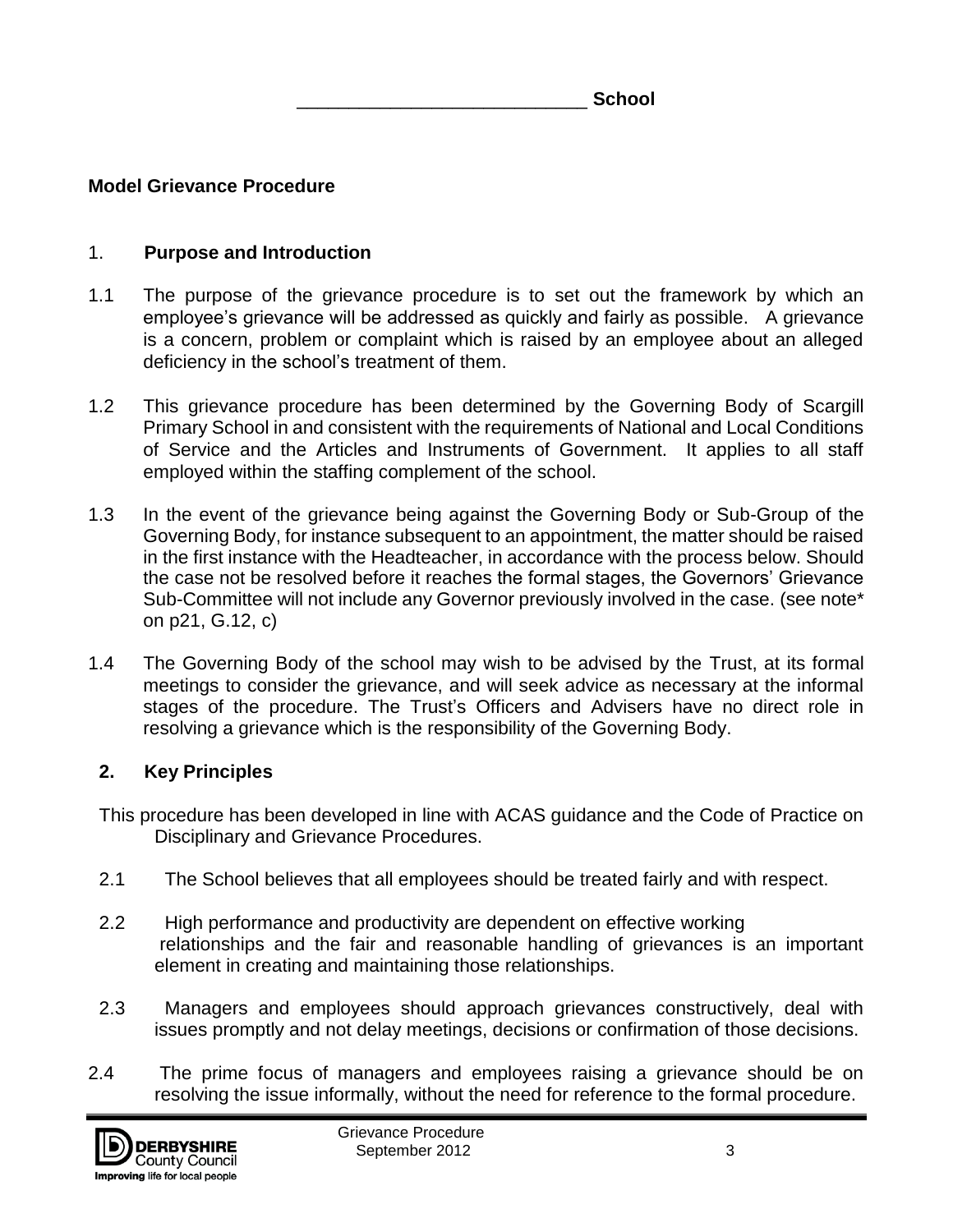- 2.5 Employees should be allowed full opportunity to explain their grievance and be provided with feedback at all stages.
- 2.6 Any employee against whom a grievance is lodged should be allowed full opportunity to respond.
- 2.7 The employee has a right to be accompanied at formal meetings, normally by a colleague or trade union representative
- 2.8 Where an employee raises a grievance during a disciplinary process the disciplinary process may be temporarily suspended in order to deal with the grievance. Where the grievance and disciplinary cases are related it may be appropriate to deal with both issues concurrently.
- 2.9 Mediation should be considered where accessible and appropriate.

This procedure will apply to all employees of the school.

#### **3. Exclusions**

The Grievance procedure will not apply:-

- 3.1 Where there are specific, School/LA procedures to address the issues, e.g. Harassment Procedure, Confidential Reporting Code etc.
- 3.2 To collective disputes.
- 3.3 To issues, which are the subject of collective negotiation or consultation with the Trade Unions.
- 3.4 If the complaint is repetitive of a previous grievance, the substance has been dealt with through another procedure or the matter is considered to be more appropriately dealt with through another process. (see part 2 para G.10.1, before a decision is made).
- 3.5 Where there is an attempt to use the grievance procedure for potentially false or malicious accusations. This may be treated as misconduct and may lead to disciplinary action.
- 3.6 In relation to an incident which happened more than 3 months previously. Where a grievance includes a series of incidents or a continuing act, earlier evidence may be considered on the basis of reasonableness. (see part 2 para G.10.3, before a decision is made)
- 3.7 In relation to the grading of a post.

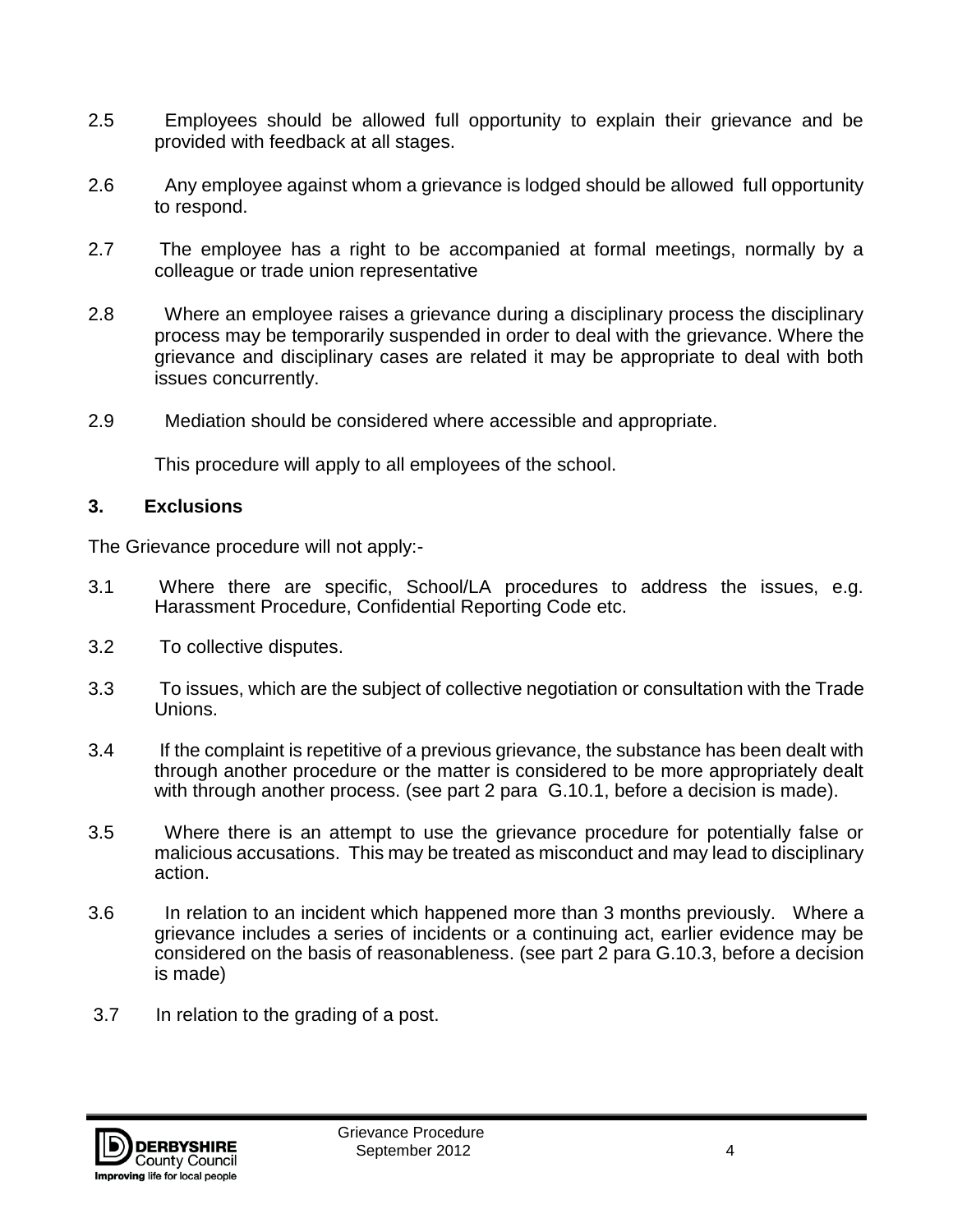#### **4. Addressing a Grievance- Informal Stage**

#### 4.1 Employee Action – Raising a Concern

 Employees and managers must aim to settle a grievance by discussing it informally before proceeding to formal written grievance statement. Where a grievance involves another employee an attempt should first be made by those involved to resolve the matter as soon as possible, bearing in mind employees' overall responsibility to work co-operatively with colleagues in a climate of mutual respect. The majority of concerns, problems and complaints should be settled in this way.

#### 4.2 The employee should raise the grievance with their line manager

If the grievance is about the Line Manager the employee should raise the matter with the next appropriate senior manager. The employee may request that they be supported by their union representative or other representative at this stage.

#### 4.3 Manager Action

 The line manager will meet with the employee, listen and clarify the issues. S/he will raise the complaint with any employee who is the subject of the grievance and secure their response. S/he will check the situation with other witnesses, where relevant. The manager will seek a resolution and provide feedback to the employee about what can, or cannot, be done to address the grievance. The manager may consult with HR.

#### **5. Stage One (Formal)**

#### 5.1 Employee Action

Should the matter not be resolved to the satisfaction of the complainant by informal discussion, the complaint should be referred to the Headteacher in writing specifying the nature of the complaint within. The matter may also be referred to the complainant's recognised professional association or Trade Union, to allow representations to be made on behalf of the complainant.

5.2 In the event that the complaint is against the Headteacher, (or the Headteacher has dealt with the grievance at the informal stage), the complaint should be sent in writing to a Nominated Governor, via the Chair of Governors.

 Any employee who is named as the subject of the grievance will be notified that the complainant has progressed the procedure to the next stage.

 Where there is another senior leader available who has had no involvement in the grievance, the Headteacher will ask them to meet the employee as soon as possible to listen to their complaint and assess whether there is still scope for reaching a resolution

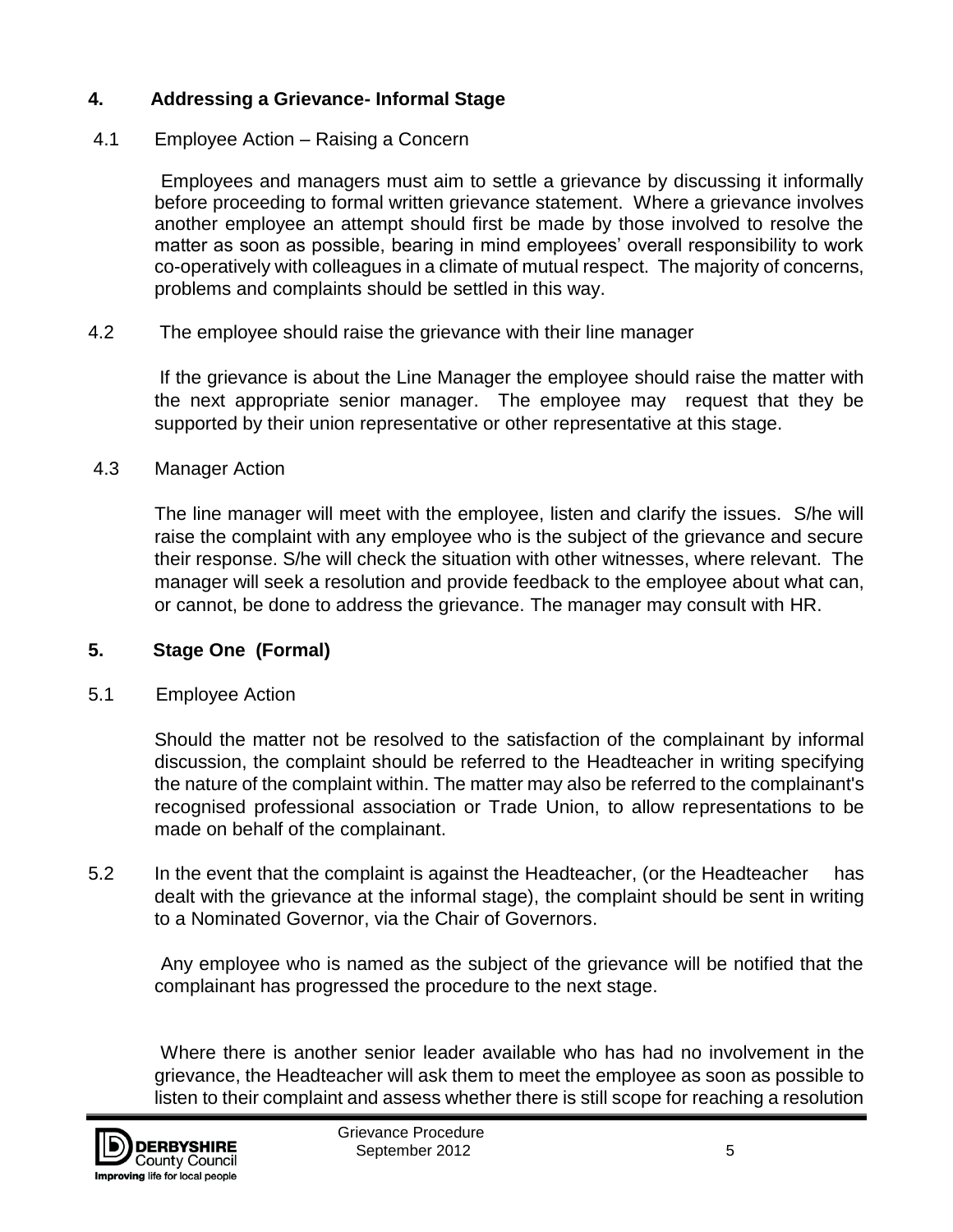without recourse to the full formal procedure. Alternatively, the Headteacher will undertake this process. Contact with the employee to arrange the meeting should be made within 5 working days.Mediation may be considered. (see G5) **Likewise, the nominated governor will assess whether there is any scope for an informal resolution.** 

- **5.3 Where it is concluded that there is no potential for an informal resolution, the employee will be requested to submit:**
	- o Full name and post title
	- o A summary of the facts of the grievance
	- o Dates and times of any incidents, in order
	- o Details of any witnesses or supporting evidence
	- o Details of what efforts the employee and others have made to resolve the complaint
	- $\circ$  Details of who will accompany the employee to the grievance meeting
	- o Details of what resolution/outcome the employee would like.
- 5.4 Manager Action

The working arrangements in place immediately prior to the grievance being lodged will remain in place until the procedure has concluded – except where the Headteacher considers that one or more of the following override that principle:

- o Relevant legislation, e.g. Health and Safety
- o Safeguarding requirements
- o Professional accountability
- $\circ$  The safety of service users and staff or the efficiency of the service
- o The efficiency of the service
- 5.5 The Headteacher or Nominated Governor may seek consultation with the Strategic Director or his/her representative or with representatives of Trade Union(s)/ professional association(s) concerned, as may be thought appropriate.

The Headteacher/Governor will reply to the grievance letter within 5 working days of receiving the supporting documents and invite the employee to a formal meeting to consider the grievance.Where the Headteacher/Governor has played an active part in trying to facilitate a resolution, before the implementation of the formal stage, then they will arrange for a further 2 governors to hear the case and the Headteacher/Governor will present the case. (see note\*on p21, G.12). Where the Headteacher/Governor has not been involved in any prior consideration of the grievance then the Headteacher/Governor will hear the case, reflecting the guidance in the School Staffing Regulations. They are advised to consider involving one or two further governors to join them in hearing the case, particularly where the matter is complex or has wider implications. HR advice and guidance will be available to the person(s) hearing the case. The manager who dealt with the grievance at the informal stage will be asked to provide any relevant written information and/or attend the hearing.

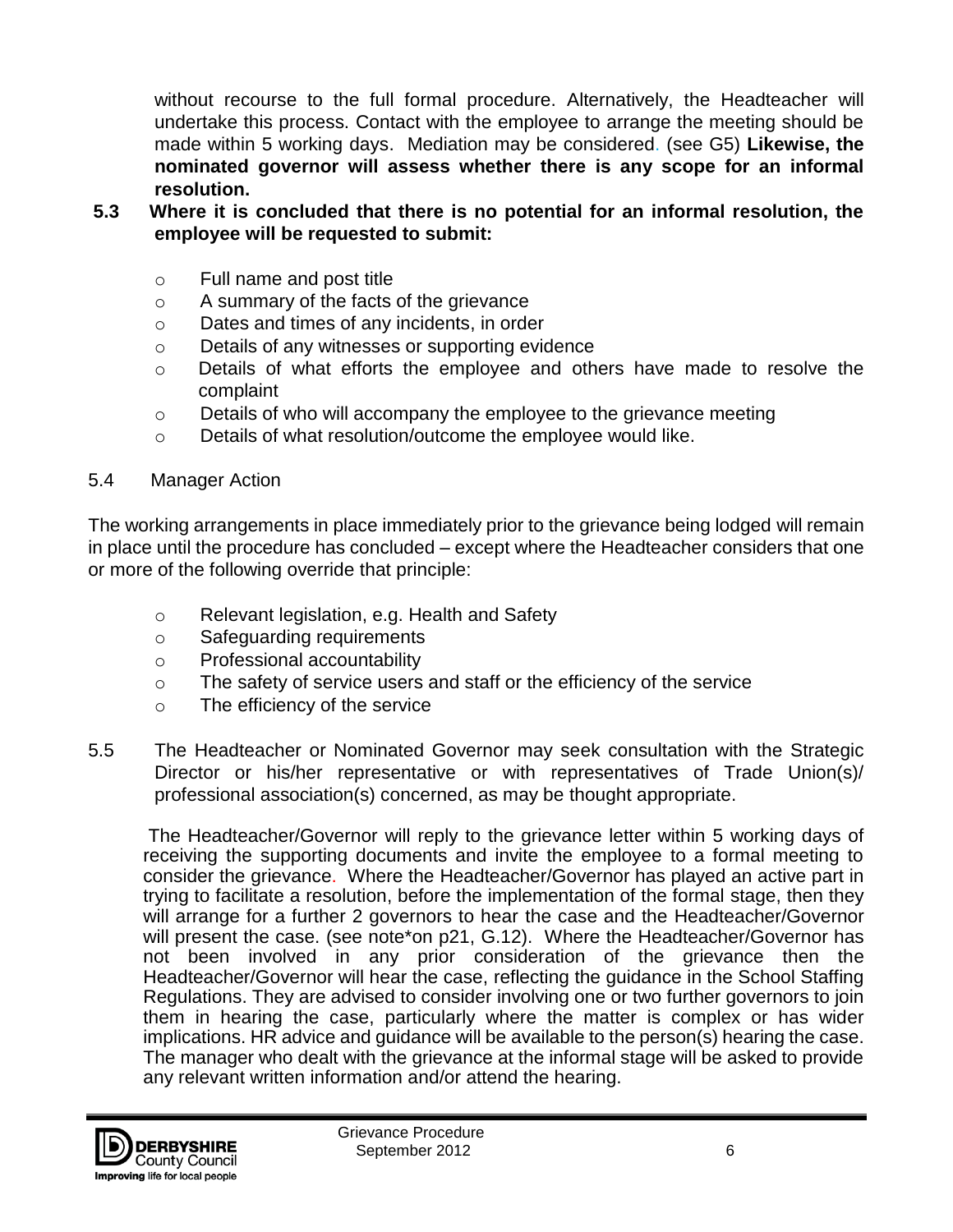Any employee who is the subject of the grievance will have the opportunity to attend. Where only part of the substance of the grievance relates to this employee, s/he will attend as a witness during the part of the hearing dealing with their involvement. If the substance of the grievance relates entirely to the employee, s/he will be invited to attend throughout the presentation of the case. They will be provided with 15 days' notice of the hearing and with the right of representation. They will receive all documentation relevant to their involvement.

#### Meeting:

- $\circ$  The meeting will take place as soon as possible and at the latest within 15 working days.
- $\circ$  The purpose is to give the employee opportunity to explain their grievance and to seek a resolution, to the employee's satisfaction, taking into account the school's procedures, policies and the need for consistency and fairness.
- o The employee should go to the meeting prepared to explain their case and to make clear the action they seek to resolve the grievance.
- o Witnesses may be called.
- $\circ$  There is a right to be accompanied to the meeting usually by a colleague or Trade Union representative. Efforts should be made to accommodate all parties.
- 5.6 Outcome
- o The Headteacher will normally inform the employee of the decision made on the Grievance at the end of the meeting. In some cases, an adjournment may be necessary to investigate further.
- o The employee will be informed in writing within 5 working days of the Headteacher's (Governors') decision on the grievance, unless further investigation is needed. In this case contact will be made to determine a timescale within which the response can be produced.
- o The letter will inform the employee of the action the Headteacher intends to take in response to the grievance or that no action can be taken. Any employee who is the subject of a grievance will also be informed in writing of the decision.
- o The employee will be informed of the right of appeal.
- $\circ$  If a Nominated Governor has considered the grievance she/he must be excluded from being a member of any subsequent appeal procedure related to the complaint.

#### 6. **Stage 2 (Appeal)**

6.1 Employee Action - Complainant Remains Aggrieved

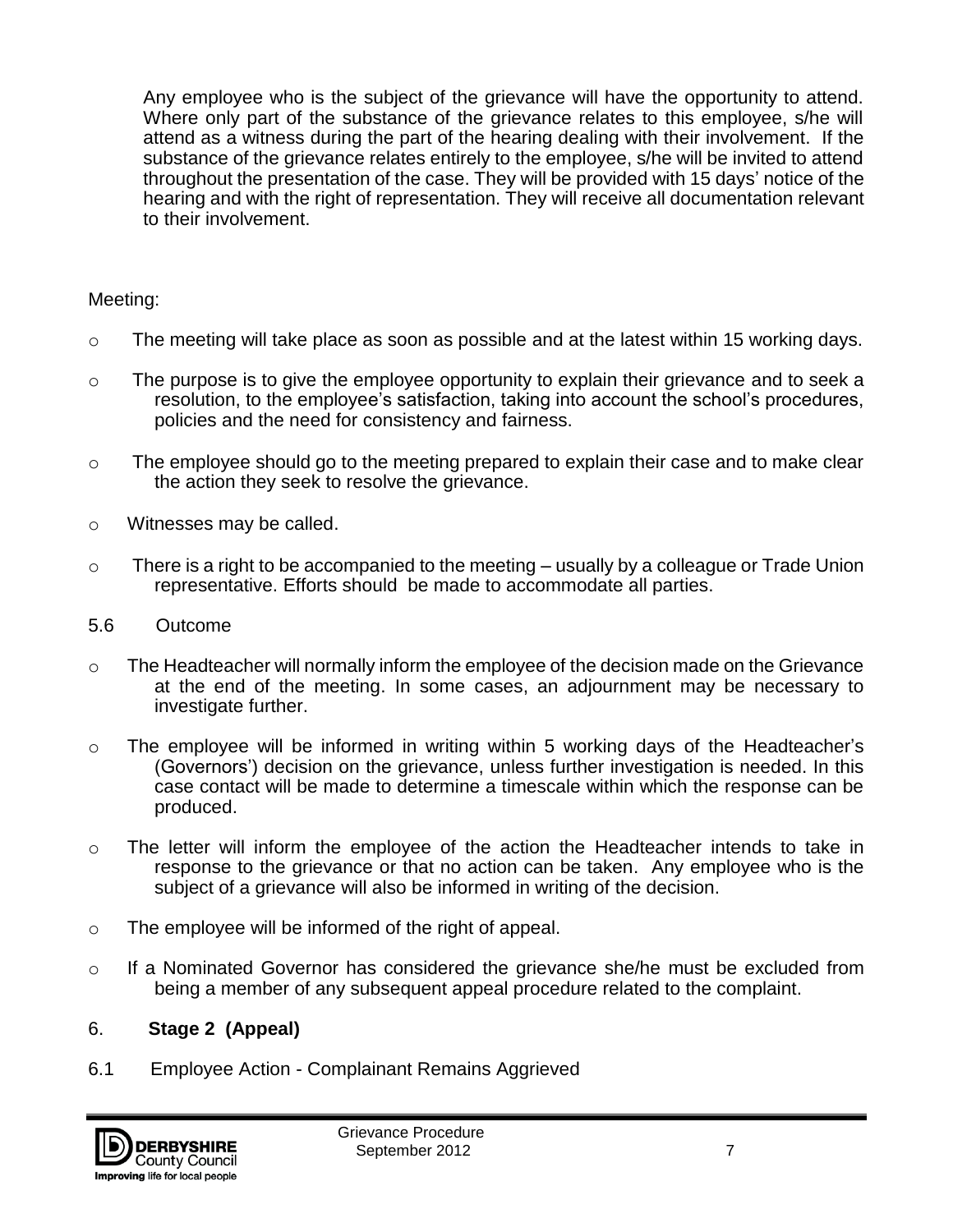Where it has not been possible to resolve the grievance through the above procedure, the complainant should submit formal written notice of appeal to the Head, within 10 working days of receipt of the written notification of meeting outcome.

- 6.2 The grounds of the appeal should be set out in the appeal letter and the employee or representative will use these grounds to establish their case at the beginning of the appeal. The appeal will focus on the parts of the decision with which the employee is not satisfied.
- 6.3 The Headteacher/Nominated Governor will respond to the letter of appeal within 10 working days of receipt, inviting the employee to attend an appeal. She/he will be given 10 working days' notice of the date of appeal. Any employee who is the subject of the grievance will also be informed of the Appeal hearing. If the appeal relates to the substance of the case then the subject of a grievance will have the right to attend whole, or part, of the hearing, depending on whether there are other aspects to the grievance. If the appeal focuses on how the investigation was carried out or the actions proposed as a result of the findings at a previous stage, then any employee who is named in the case will only attend as a witness, as relevant. They will have right of representation
- 6.4 The Headteacher will prepare a written statement as soon as possible for the Grievance Sub-Committee of the Governing Body, which shall comprise three Members. (see note\* on p21, G.12). Where a grievance is against the Head, the statement should be prepared by a nominated member of the Governing Body.

 The period for the preparation of the statement will depend on the complexity of the grievance, the number of people and documents involved. Also, where governors are involved, the extent of their other commitments will also affect the timescale. The statement will summarise the findings of the Headteacher/Nominated Governor in investigating the grievance and make reference to outcome/actions determined in the response.

6.5 Any statements of case or evidence on which management or employee seek to rely, will be provided to all relevant parties at least 5 working days prior to that hearing.

The aggrieved has a right to be accompanied at the appeal.

**6.6** The matter will end following consideration of the appeal by the Grievance Sub- Committee, except if it is agreed by the parties, or determined by the Governing Body, that there is an important principle arising which should be considered by the Trust. The outcome of the appeal will be reported to the next meeting of the Governing Body.

The outcome of the appeal will be provided in writing to the employee within 5 working days. Any employee who is a subject of the grievance will also be informed of the outcome.

#### **7. The Headteacher**

7.1 In the event of the aggrieved person being the Headteacher, if it is not possible to resolve

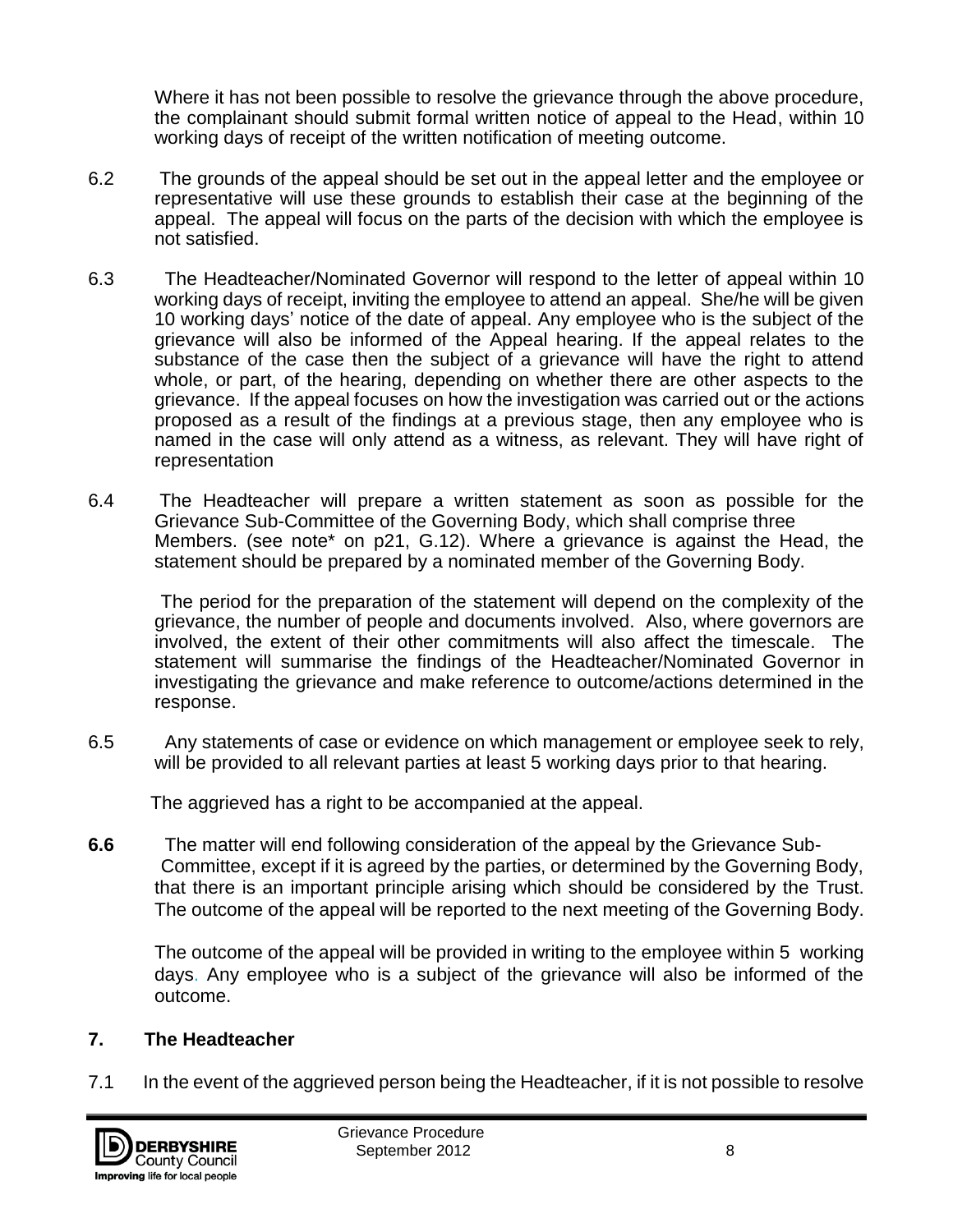the matter at the informal first stage, it will be referred to a nominated member of the Governing Body who will seek to resolve the grievance personally and who may also seek consultation with the Trust, and/or with representatives of the professional association(s) concerned, as may be thought appropriate.

- 7.2 Oral submissions may be received from representatives or recognised Trade Unions or associations on behalf of the parties involved. The meeting will be held within 5 working days (or later by agreement) and the outcome confirmed in writing within a further 5 working days, unless further investigation is necessary.
- 7.3 Where it has not been possible to resolve the Grievance through the above procedure, the Headteacher should submit a formal written notice of the grievance to the Grievance Sub-Committee (via the Chair of Governors) within 10 working days of notification of the meeting outcome. The nominated Governor will make a written statement to the Sub-Committee.
- 7.4 The Grievance Sub-Committee will determine the grievance in accordance with steps outlined in stage 2 above. (see note\* on p21, G.12, c)

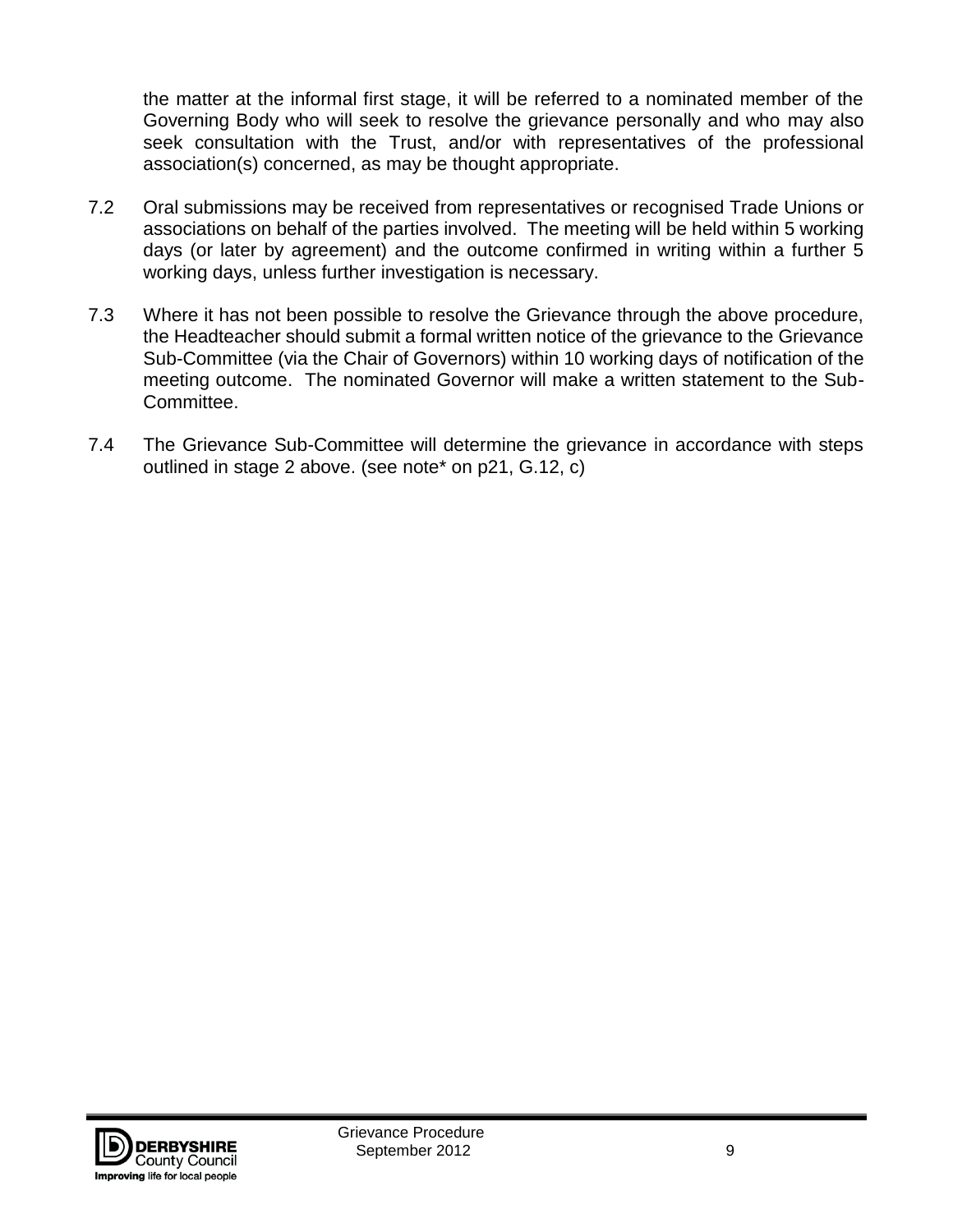#### **Procedure of Grievance Sub-Committee- Appeal Stage**

1. The aggrieved employee shall be given at last ten working days\* notice in writing of the date, time and place of the hearing and shall be informed of the right to be represented by his/her Trade Union or professional association representative or friend and shall be able to call witnesses and to present the documents relevant to his/her case. (i)

If another employee is a subject of the grievance they will also receive at least 10 working days' notice in writing of the arrangements. They will be provided with a copy of all documentation relevant to their involvement.

2. Copies of all documents to be relied upon at the hearing shall be submitted by the aggrieved, the Head (or nominated Governor), to the Sub Committee/Body at last five working days prior to the date of the hearing. The investigating officer should have provided to those hearing the case, and other relevant parties, all documentation to be relied upon, so there should be no need for any subject of the grievance to submit any material.

The subject of the appeal will attend throughout the presentation of the case, where the entirety of the grievance pertains to them. Otherwise they will attend only as a witness for the relevant section. (ii)

- 3. The Head/nominated governor will present their report of the investigation and outcome of the case at the previous stage. They may call witnesses.
- 4. The aggrieved will have the opportunity to ask questions of the head/nominated governor and any witnesses.
- 5. Any employee who is the subject of the grievance will have the opportunity to ask questions of the head/governor and any witnesses.
- 6. The sub-committee will have the opportunity to ask questions of the Headteacher/nominated governor and any witnesses.
- 7. The aggrieved will put their case, which will focus on those areas of the Headteacher's/governor's findings that they do not accept. They may call witnesses.
- 8. The Headteacher/governor will have the opportunity to ask questions of the aggrieved and his/her witnesses.
- 9. Any employee who is the subject of the grievance will have the opportunity to ask questions of the aggrieved and their witnesses.
- 10. The sub-committee will have the opportunity to ask questions of the aggrieved and any witnesses.

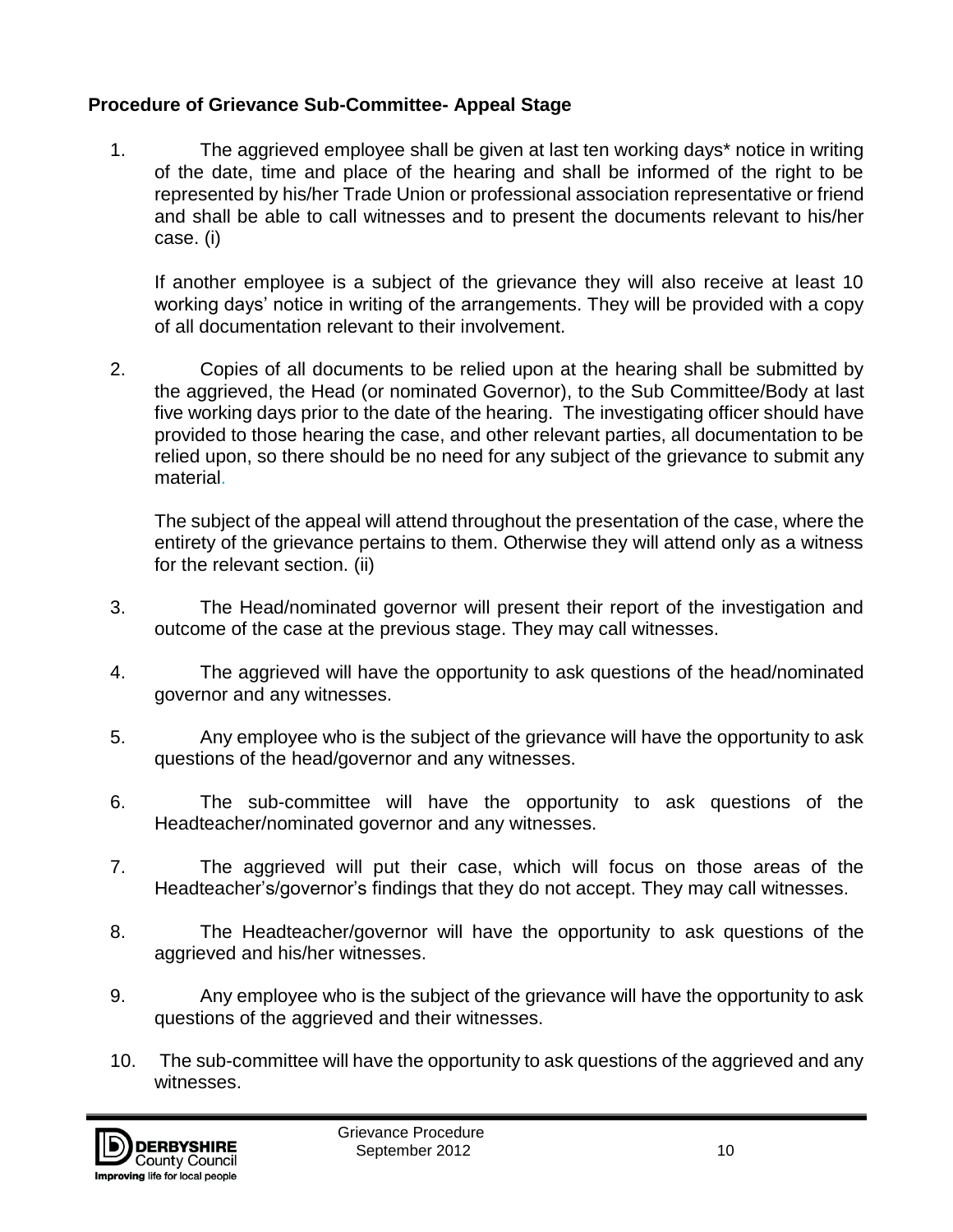- 11. The subject of the grievance will put their response to the grievance, which will focus on any areas where they do not accept the head/governor's findings. They may call witnesses.
- 12. The head/governor will have the opportunity to ask questions of the respondent and any witnesses.
- 13. The aggrieved will have the opportunity to ask questions of the respondent and any witnesses.
- 14. The Sub-Committee to have the opportunity to ask questions of the respondent and his/her witnesses.
- 15. All witnesses will withdraw at this point.
- 16. The aggrieved employee, head, nominated governor and the subject of the grievance to have the opportunity to sum up their case if they so wish.
- 17. The aggrieved employee, Head/nominated Governor and the subject of the grievance to withdraw.
- 18. The Sub-Committee/Body to deliberate only recalling the aggrieved employee, Head/nominated Governor and respondent to clarify points of uncertainty on evidence already given. If recall is necessary, all 3 parties are to return, notwithstanding that only one may be concerned with the point requiring clarification.
- 19. The Sub-Committee/Body will announce its decision to the employee personally and to his/her representative, Headteacher and/or Governor and respondent. This will be confirmed in writing within 5 working days.

*\* For the purpose of this procedure "working days" shall mean Monday to Friday normally during term-time, excluding bank holidays and the time begins with the day of receipt but does not include the day of the hearing.* 

*(i)The aggrieved may be represented by an accredited trade union representative or by a friend/colleague. The representative may present the case on their behalf, question witnesses and sum up but the aggrieved will provide any responses to questions.*

*The Headteacher or governor may be accompanied by a representative who may present the case on their behalf, ask questions of witnesses and sum up but the head/governor will respond to any questions.* 

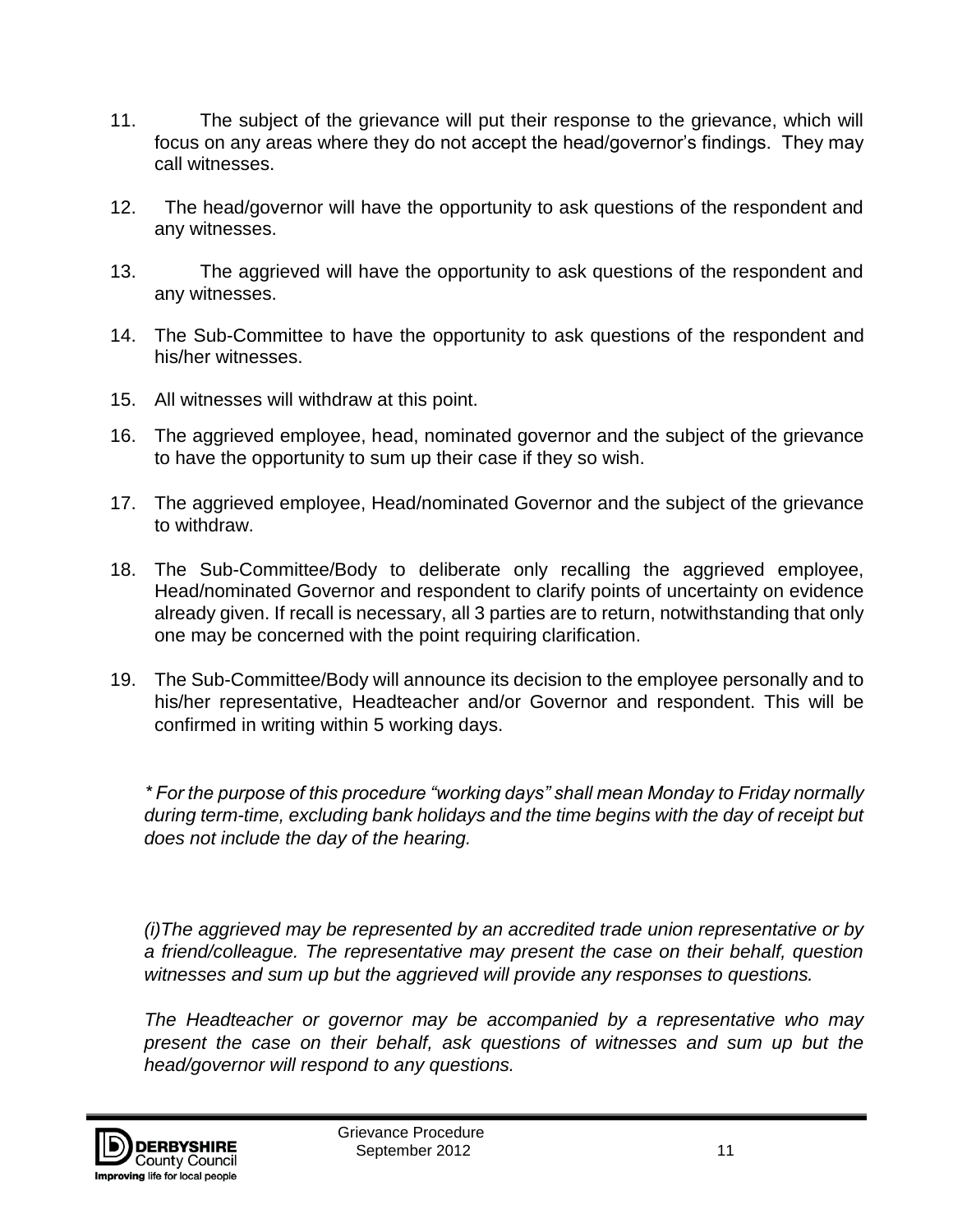*The subject of the grievance may be represented by an accredited trade union representative or a friend/colleague. The representative may present their response to the grievance, ask questions of witnesses and sum up but the subject of the grievance will respond to any questions.*

*(ii) Where a respondent is attending the hearing only as a witness, all references to the subject of the grievance presenting a case, asking questions of the aggrieved and the head/governor, calling witnesses or summing up should be omitted. Therefore points 11 to 14 will not be included in the procedure.*

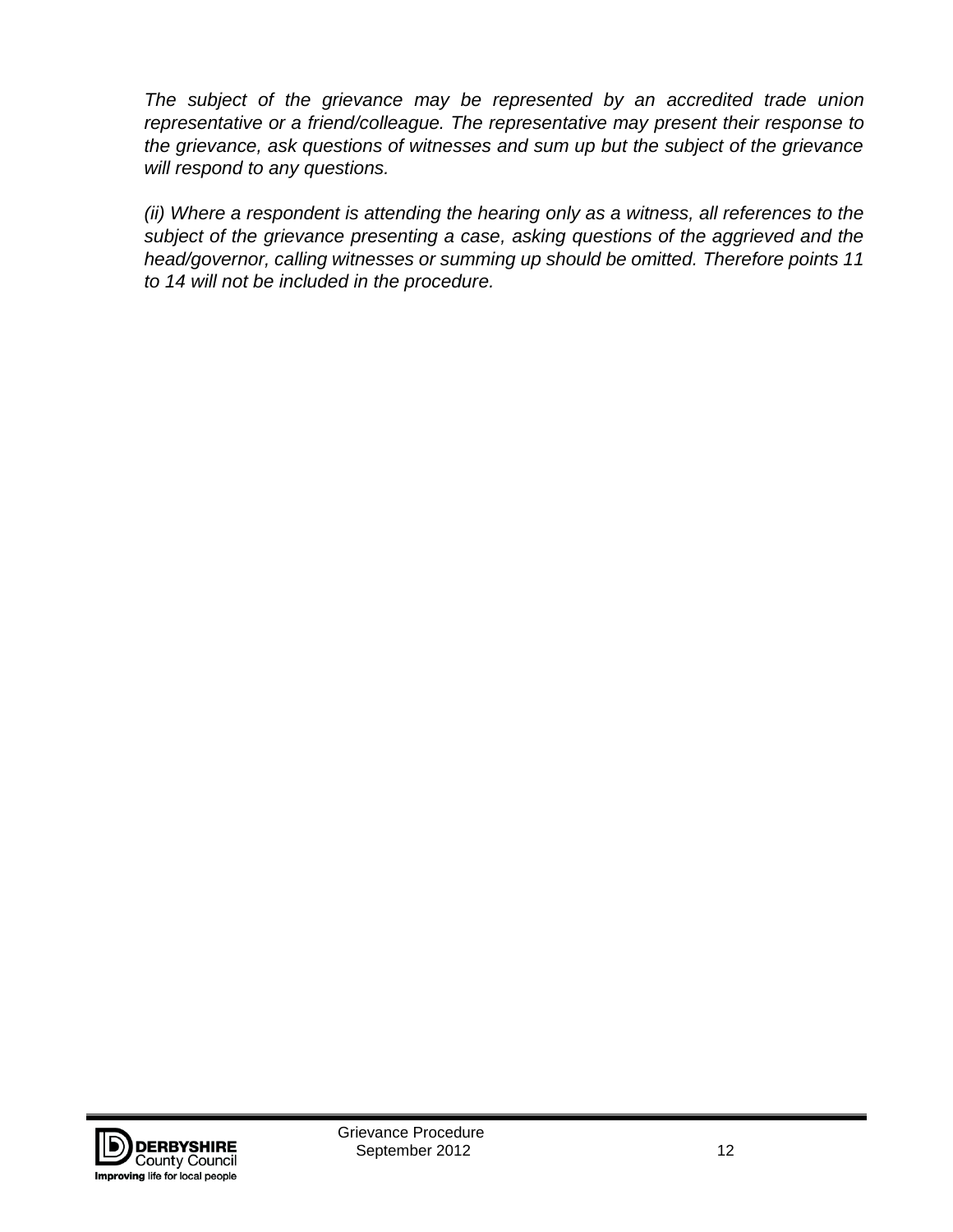#### **Part 2 Information, Advice and Guidance (G)**

#### **G.1 Purpose of Grievance Procedure**

1.1 This document provides guidance and sets out a model Grievance Procedure for teachers and support staff in schools. It is recommended for adoption by Governing Bodies in exercising their powers of Local Management. It forms the basis upon which the Trust could best offer support, and has been the subject of consultation and agreement with the recognised Teacher and Staff Unions/Associations.

A grievance is a concern, problem or complaint which is raised by an employee about an alleged deficiency in the school's treatment of them. This procedure is not appropriate for salary or grading appeals for which separate procedures are specified elsewhere.

1.2 Governing Bodies of schools with delegated powers are responsible for determining arrangements for dealing with grievance matters. Governing Bodies are required to establish procedures to give employees opportunities for seeking resolution of grievances relating to their employment and to make these procedures known to employees at the school.

The prime objective should be to resolve the grievance informally without recourse to the formal machinery. However, consideration of the difficulties may result in the instigation of formal disciplinary procedures if one, or both, of the individuals' actions/behavior constitutes a disciplinary offence. It is important to stress that the grievance and disciplinary procedures serve fundamentally different objectives and should be operated as separate and distinct procedures. Advice on disciplinary procedures is detailed in a separate document.

- 1.3 Grievances raised by employees can be the source of potential industrial relations difficulties and need handling with sensitivity. The Trust has set out a model procedure which is based on existing good practice and contains the main principles embodied currently in the various national and local conditions of service.
- 1.4 In the event of the Governing Body wishing to introduce a modified or different procedure the Governing Body would need to negotiate locally with the relevant Trade Unions and Teacher Associations any variation from the model proposed. Advice will be offered to the Governing Body in respect of such changes and the Trust's position in the event of difficulties which may arise.

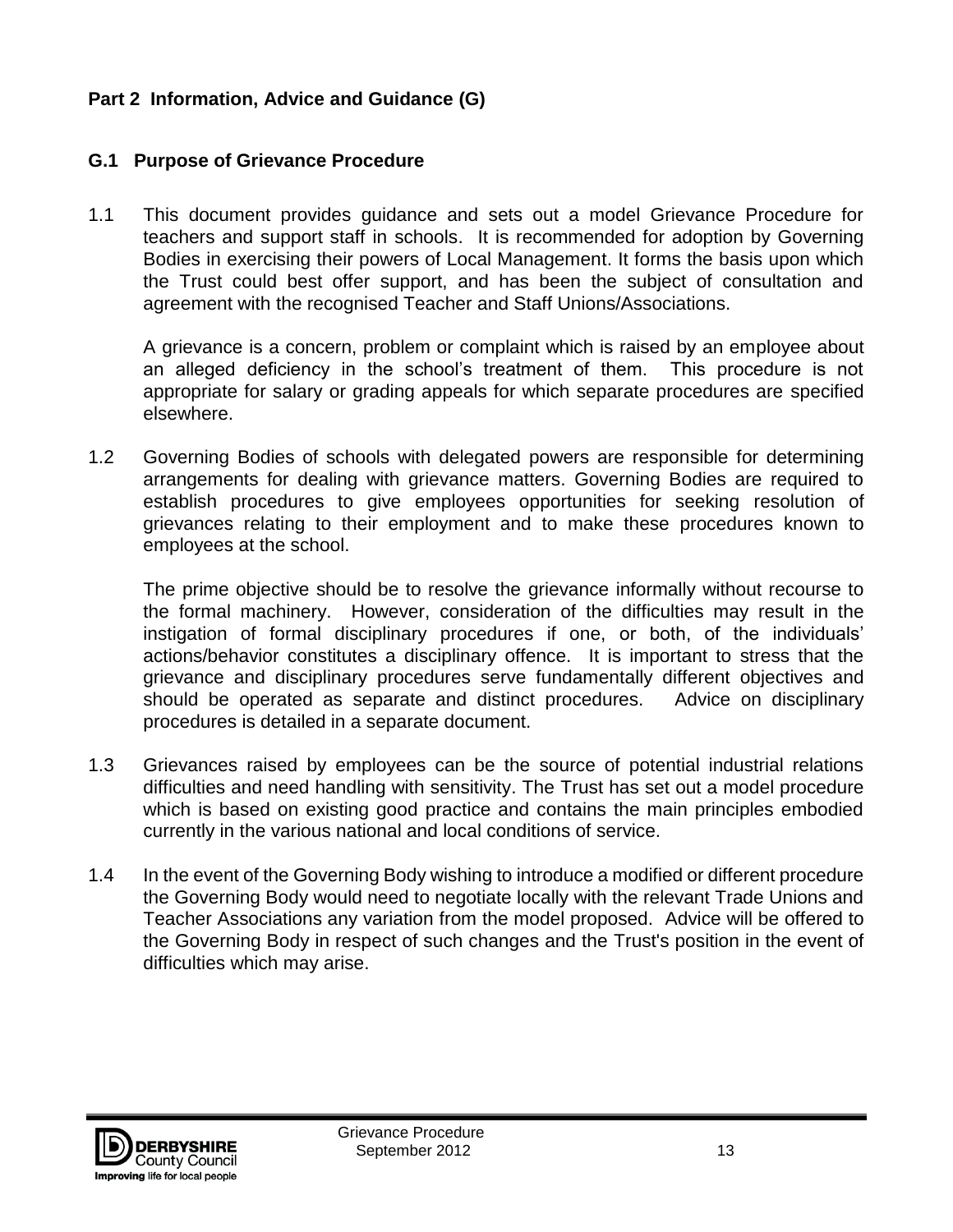#### **G.2 Trust Issues**

Where the grievance is with an issue determined by the Trust or involving an employee not part of the school's complement, then the complainant will have access to the Trust's separate Grievance Procedure.

#### **G.3 Grading Claims**

Grading of posts in schools with delegated budgets is a matter for the Governing Body of the school to determine. They are outside the scope of this procedure. If a member of staff in a delegated school requests that the grading of his/her post is examined, then the Governing Body is strongly advised to contact HR Team who will be willing to offer assistance.

#### **G.4 Exclusions**

Listed in the Grievance Procedure..

#### **G.5 Mediation**

Mediation is a voluntary process where the mediator helps the two parties in dispute to attempt to reach an agreement.

Consider whether mediation is appropriate where, after every effort to resolve the grievance informally, it might possibly produce an acceptable outcome without the need for the formal stages of the Procedure.

Consult HR on whether mediation is appropriate and available.

#### **G.6 Handling a Grievance**

It is suggested that a systemic approach, similar to that detailed below is adopted when handling a grievance:-

G.6.1 It is helpful if you try to view an employee raising a grievance constructively. If a grievance is raised, this provides an opportunity for you to resolve a workplace problem. Knowing about a problem is much better than remaining ignorant of the fact that an employee is unhappy or disgruntled about some aspect of their employment.

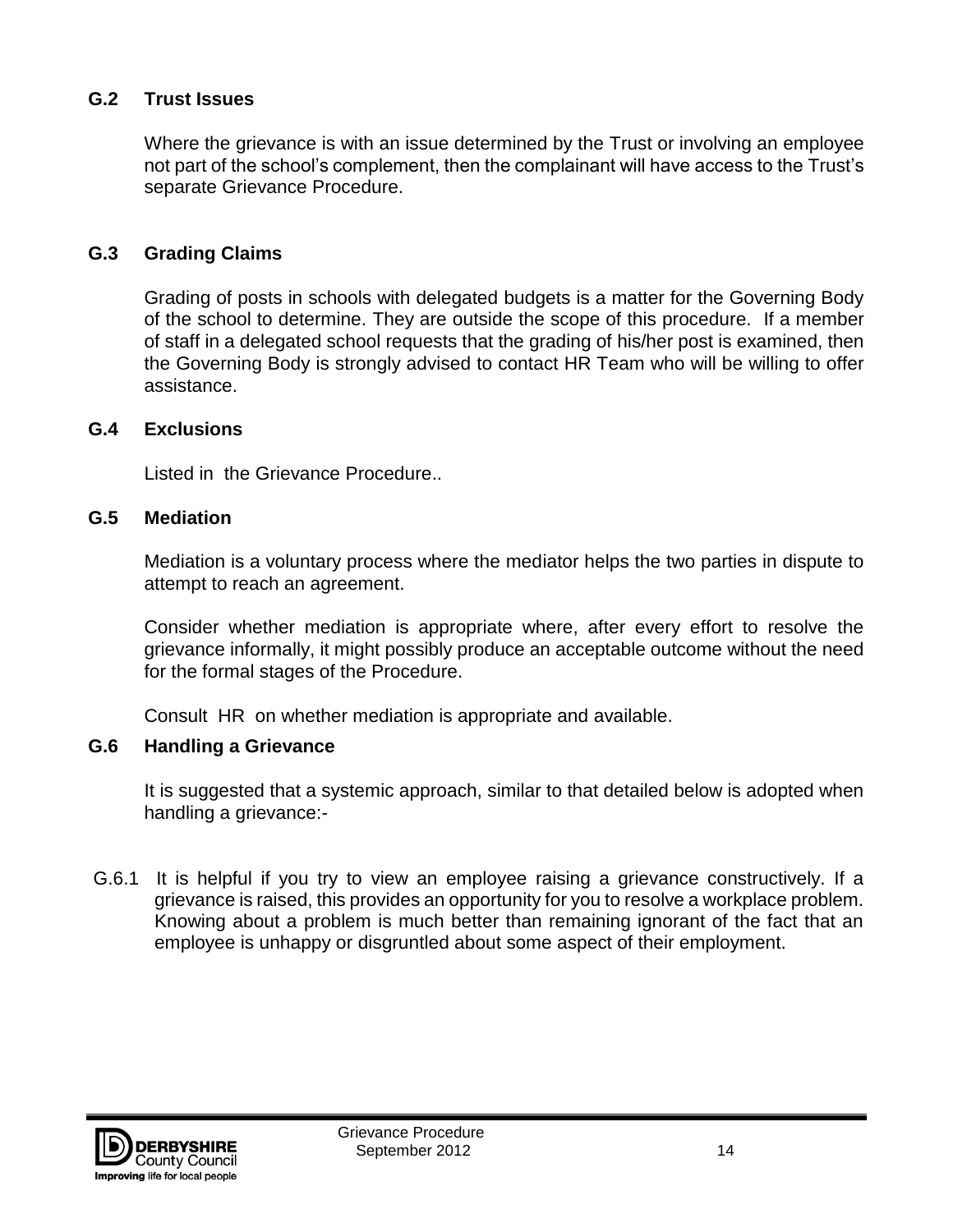- G.6.2 If one of your employees raises a grievance you should discuss it with them informally before it is taken further. If the complaint is against you, another senior leader should be involved. It is clearly in your interests to resolve problems before they can develop into major difficulties for all concerned.
- G.6.3 Where the employee has made a complaint verbally, this can normally be classed as informal. You should be willing to deal with an employee's grievance irrespective of whether it is raised verbally or in writing.
- G.6.4 It is not helpful to insist that an employee who has raised a complaint verbally should also put it in writing, as some employees may not wish to do so.
- G.6.5 Identify and clarify the issues, establishing the essence of the problem. You should listen sympathetically, but be firm when trying to distinguish the facts which have a direct bearing on the case. Ensure that the perspective of any other employee named in the grievance is taken into account. Consider employees' points of view and, if possible, provide a solution or part solution.
- G.6.6 If the grievance is relatively minor, the chances are that you will be able to resolve it quickly and easily. This will help to build trust and respect and enhance management/staff relationships.
- G.6.7 To handle grievances effectively at the informal stage you should:
- a) Deal with the matter promptly. This does not mean that the grievance should be dealt with in haste, but that you should arrange to meet with the employee to discuss the matter and start any necessary information gathering without undue delay.
- b) Take the grievance seriously, considering why the employee feels aggrieved.
- c) Identify and clarify the issues, establishing the essence of the problem. Listen sympathetically but be firm when trying to establish the facts which have a direct bearing on the case. Make notes to build up a short written statement of the problem.
- d) Ascertain what resolution/outcome the employee is seeking to redress their grievance
- e) Gather information on the facts and surrounding circumstances.
- f) Check the evidence by questioning and talking to any subject of the grievance and witnesses and obtain written statements where relevant.
- g) Actively look for a solution that will satisfy the employee without causing disproportionate difficulty for the School or the employee's colleagues and taking into account the School's policies and procedures, the resources available and the need for consistency and fairness.
- h) Evaluate and make a decision when all the facts have been gathered. If the grievance is against a fellow employee, no conclusion should be reached or views expressed until the matter has been discussed with the individual concerned.

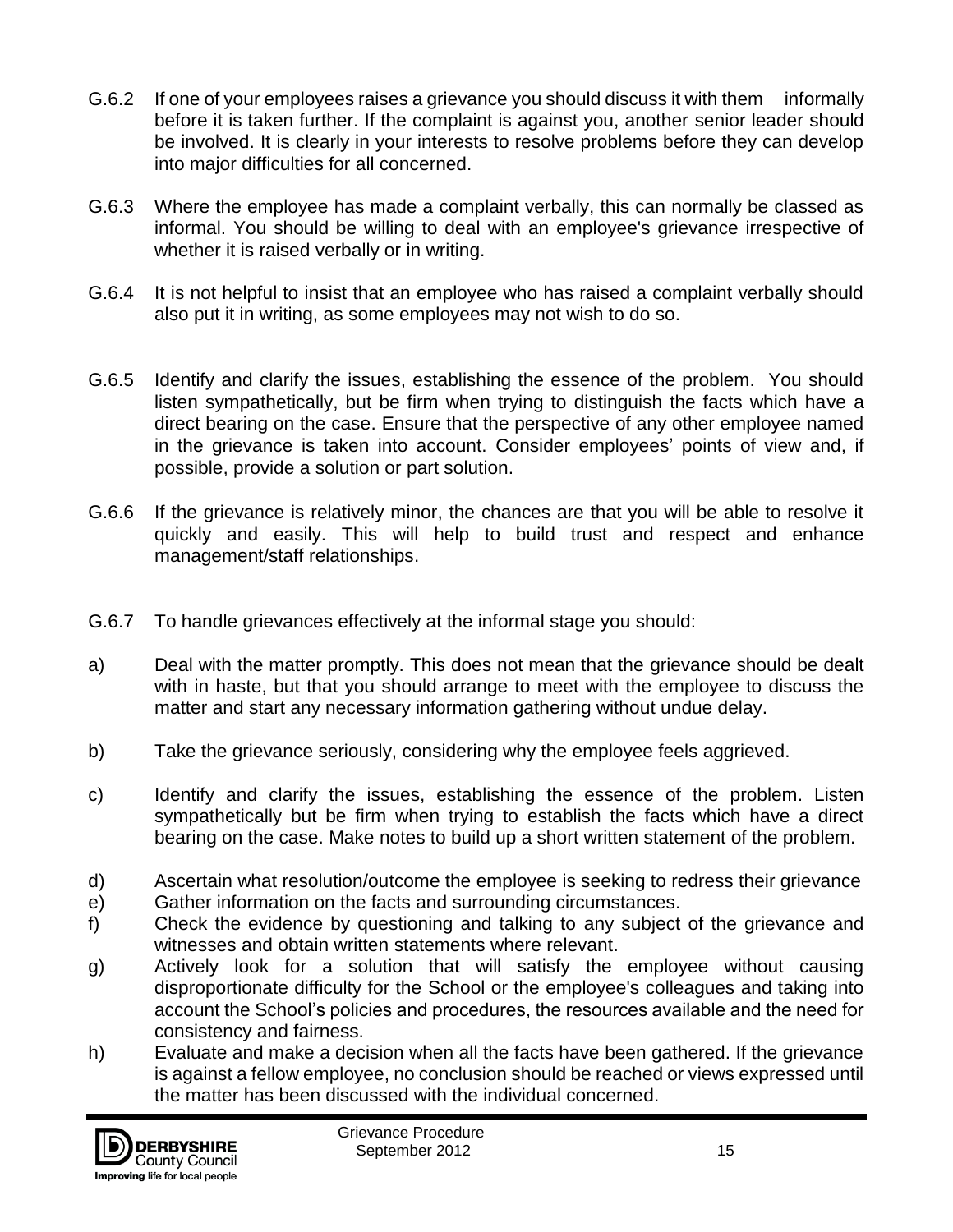- i) Provide feedback to the employee about what can, and/or cannot, be done to resolve the grievance
- j) Ensure that all parties involved understand precisely what has been decided and take action as necessary.
- k) Follow through and ensure the agreement is carried out
- l) Review, checking that the grievance has been resolved.

#### **G.7 Formal Stage**

Conducting a Grievance Meeting

- G.7.1 The main tasks in conducting a grievance meeting are to:
- A) remember that a grievance meeting is not the same as a disciplinary hearing, and is an occasion when discussion and dialogue may lead to an amicable solution;
- B) allow the employee to be accompanied at the meeting by a TU representative or colleague, also allow any employee who is the subject of the grievance to have representation;
- C) invite the employee to re-state their grievance and how they would like to see it resolved, also allow any employee who is a subject of the grievance to present their response;
- D) ask questions to clarify the facts and explore the matter fully;
- $E$  achieve a clear understanding of the grievance and why it has arisen;
- F) distinguish between matters of fact and matters that represent the employee's opinion about the issue;
- G) discuss any alternative solutions, and if there might be room for compromise;
- H) provide the employee with any relevant information about School policies and rules, or availability of resources;
- I) don't be afraid to point out and question any discrepancies, or to challenge what the employee is saying;
- J) focus on what can be done to resolve the problem; and
- $K$  at the end of the meeting, confirm what has been discussed, check understanding and agree what will happen next.
- G.7.2 You should normally inform the employee of the decision made on the grievance at the end of the meeting, including an explanation of what action has been taken, or will be taken, or an explanation that no action can be taken, along with the reasons for this.

 If however you do require time for reflection and further consideration or checking of matters raised, then you can adjourn the meeting before you take a decision. You should keep the employee informed of this and the reasons for it.

 Decisions should be communicated to the employee in writing within 5 working days and, where appropriate, should set out what action you intend to take to resolve the grievance. Where an employee's grievance is not upheld, you should make sure the

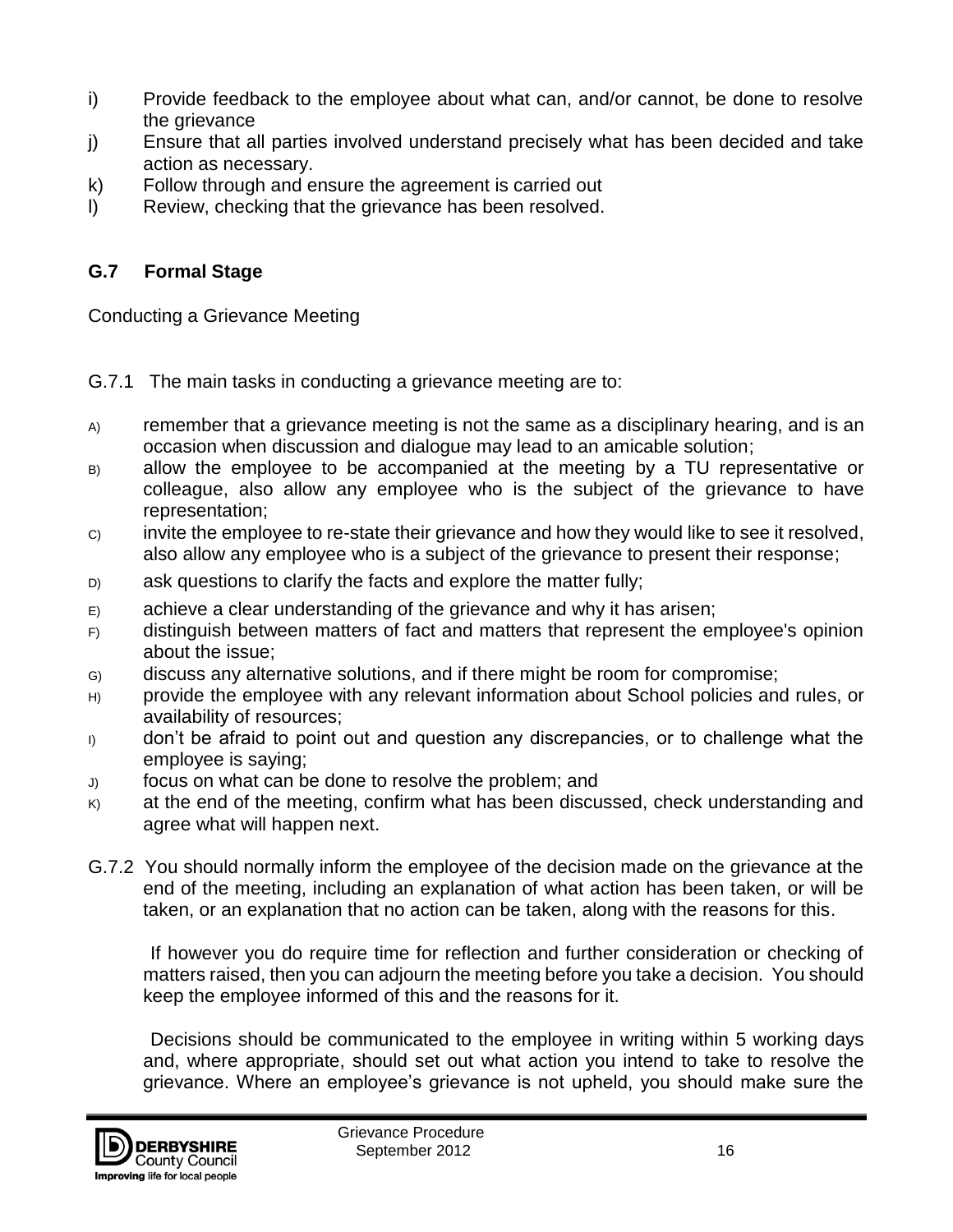reasons are carefully explained. Any other employee who is the subject of the grievance should also receive written notification of the outcome.

#### **G.7.3 Allow the employee to take the grievance further to Stage 2, appeal.**

If an employee informs you that they are not satisfied with the decision after a grievance meeting, they have a right of appeal.

#### **G.8 Gathering Information**

A grievance may raise matters about which you are uncertain or don't have all the background facts. Information on such matters will need to be gathered promptly, impartially and thoroughly.

The information gathering may be before a grievance meeting or where one has been adjourned and may involve:

- Checking the wording of policies or procedures.
- Discussing with HR.
- Accessing the employee's file to check the history of his or her employment terms or general background.
- Reviewing any other relevant documentation and
- Discussing the matters the employee has raised with other employees to establish their version of events.

#### **G.9 Interviewing Witnesses**

As part of the process of information gathering into a grievance, it may be necessary for other employees, managers and possibly people outside the organisation to be interviewed. To ensure that this is done effectively and fairly, you should:

- prepare a list of questions in advance of each interview;
- present the facts of the employee's complaint objectively and without embellishment, and ask for comment;
- avoid making assumptions;
- point out, and question, any discrepancies in the evidence;
- make sure that the whole story is uncovered; and
- take notes.

Witness statements are factual statements obtained from people who have relevant knowledge of an alleged incident or event. They are usually developed from notes taken at a meeting with the witness, and all statements should be dated and signed at the bottom of each page by the witness. A copy of any such statements should be given to the employee.

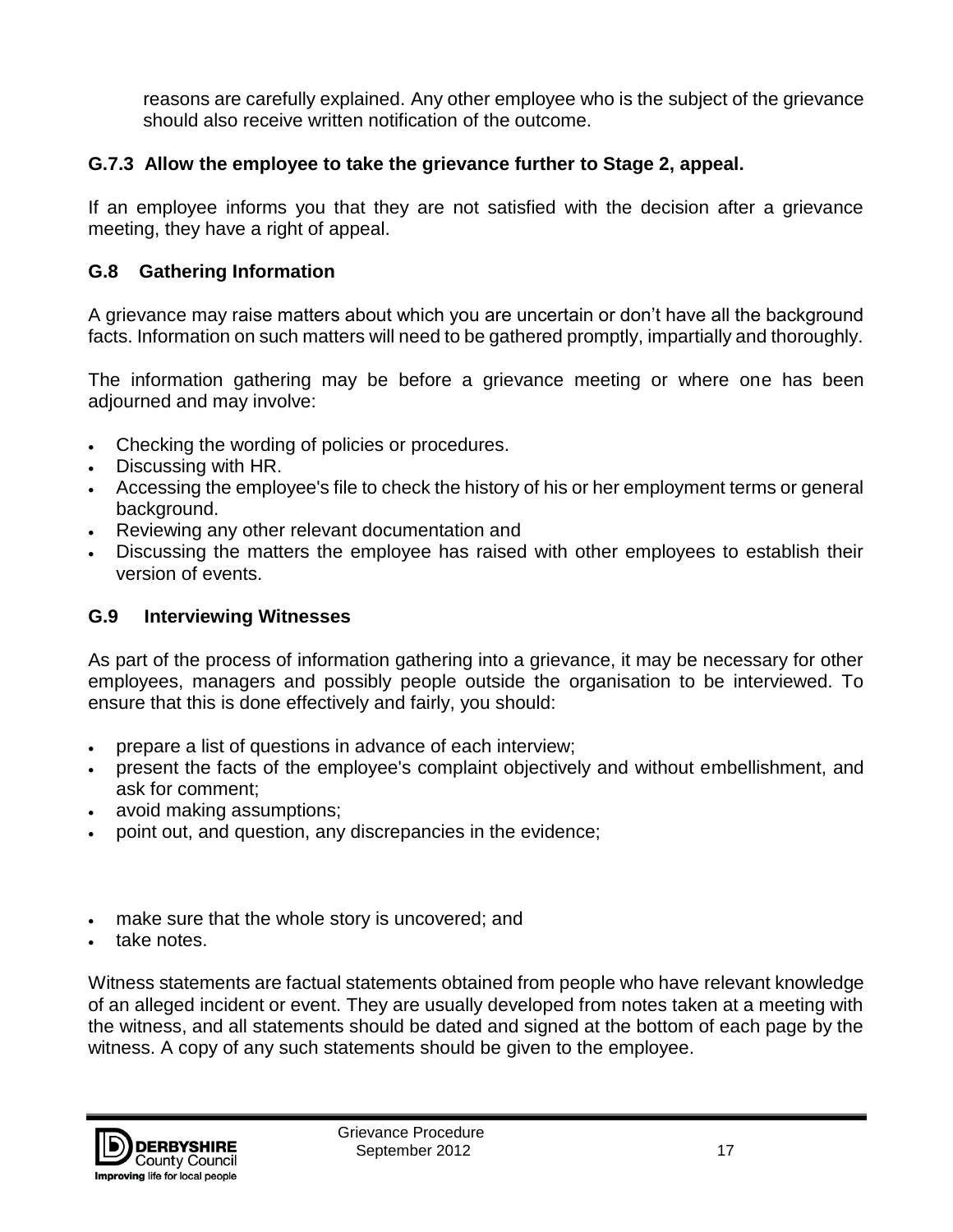#### **G.10**. **Other Considerations**

#### G.10.1 **Repetitive or Potentially Inappropriate Grievances**

If, for any reason, it is considered that the complaint may be inappropriate for consideration under the Grievance Procedure, you are advised to contact CAYA HR in the first instance to assess the situation. As the policy seeks to provide all employees with the opportunity to explain their grievance and receive feedback, it is important that consultation and full consideration is given to such cases. If, having considered and consulted on the matter fully, it is decided that the concern, problem or complaint expressed by the employee should not be progressed under the Grievance Procedure the employee should be advised, verbally and in writing, explaining why no further steps will be taken. The employee will be entitled to resubmit the complaint with further evidence or explanation which demonstrates that it is a substantive grievance.

#### G.10.2 **False/Malicious Accusations**

Where there is an attempt to use the grievance procedure for potentially false or malicious accusations, this may be treated as misconduct and may lead to disciplinary action.

#### G.10.3 **Time Limit**

Employees are expected to raise concerns in a timely way, to ensure colleagues/managers are aware of the issues and early consideration can be given. Where circumstances (eg absence or accumulation of concerns, if the relevant parties could reasonably be expected to have anticipated the concerns) mean that relevant evidence refers to incidents which occurred prior to 3 months before the submission of the grievance, flexibility may be exercised.

#### G.10.4 **Working Arrangements Relating to the Grievance**

The working arrangements in place immediately prior to the grievance being lodged will remain for the duration of the grievance, unless the manager considers that one or more of the following override that principle:

- relevant legislation e.g. health and safety.
- safeguarding requirements.
- professional accountability.
- the safety of service users and staff or
- the efficiency of the service.

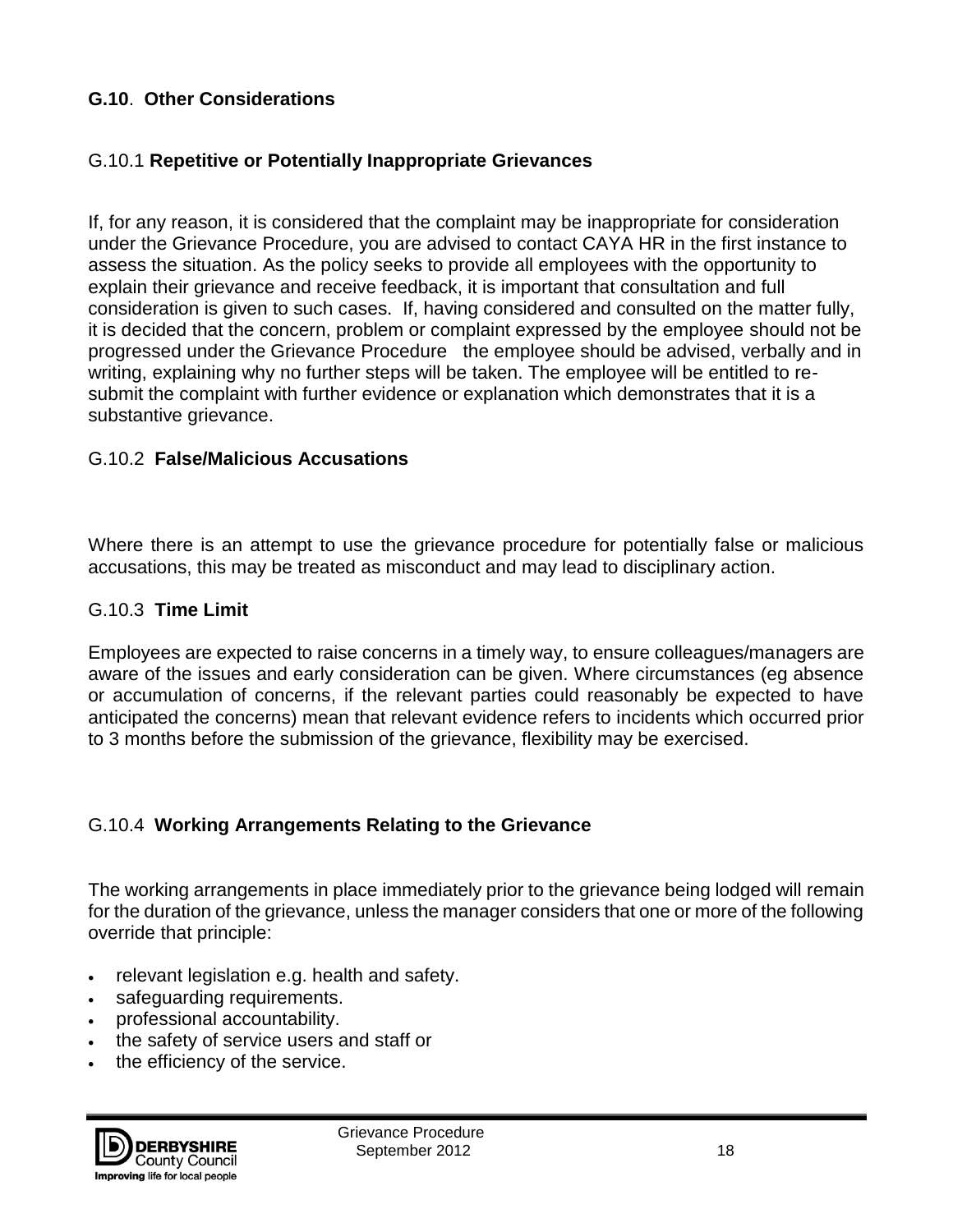#### G.10.5 **Relationship to Disciplinary**

Should a grievance be raised by the employee during the course of a disciplinary process, the following action should be considered:

- Normally, where a grievance is raised and the issues relate to the disciplinary matter, these will be considered as part of the disciplinary process. There are certain exceptions to this and advice should always be sought from CAYA HR.
- Where a grievance is raised which is separate and unrelated to the matter in hand, this will be considered separately at the conclusion of the disciplinary process.

#### **G.11 Grievance Records**

It is important, and in both the employer and employee's interest to keep written records during the grievance process. Grievance records should be maintained in the strictest confidence and kept no longer than necessary. See Appendix 1 extracted from the Human Resources Records Retention Schedule, for guidance on how long documents associated with the grievance process should be kept for.

The School should maintain a register of all grievance outcomes detailing:

- The nature of the grievance.
- The steps taken to resolve the grievance.
- Meetings held to discuss the grievance.
- Findings made, actions taken and reasons for it.
- The date action was taken.
- Whether an appeal was lodged.
- The outcome of the appeal.
- Any subsequent developments.

Analysis of grievance actions by grade, gender and ethnicity, should be submitted to the Governing Body for monitoring purposes.

#### **G.12**. **Roles**

G.12.1 Key Roles within the grievance process are:

- a) **Line Manager** responsible for the informal stage of Grievance Procedure.
- b) **Headteacher** responsibility for stage 1 of the Grievance Procedure the formal meeting **(Nominated Governor to conduct where Headteacher is subject of grievance or has dealt with the grievance informally)**
- c) **Governing Body Grievance Sub-Committee** hears the appeal brought by the employee against the decision of the Headteacher at stage 2 and determines whether to confirm, amend or reject the original decision. The Grievance Sub

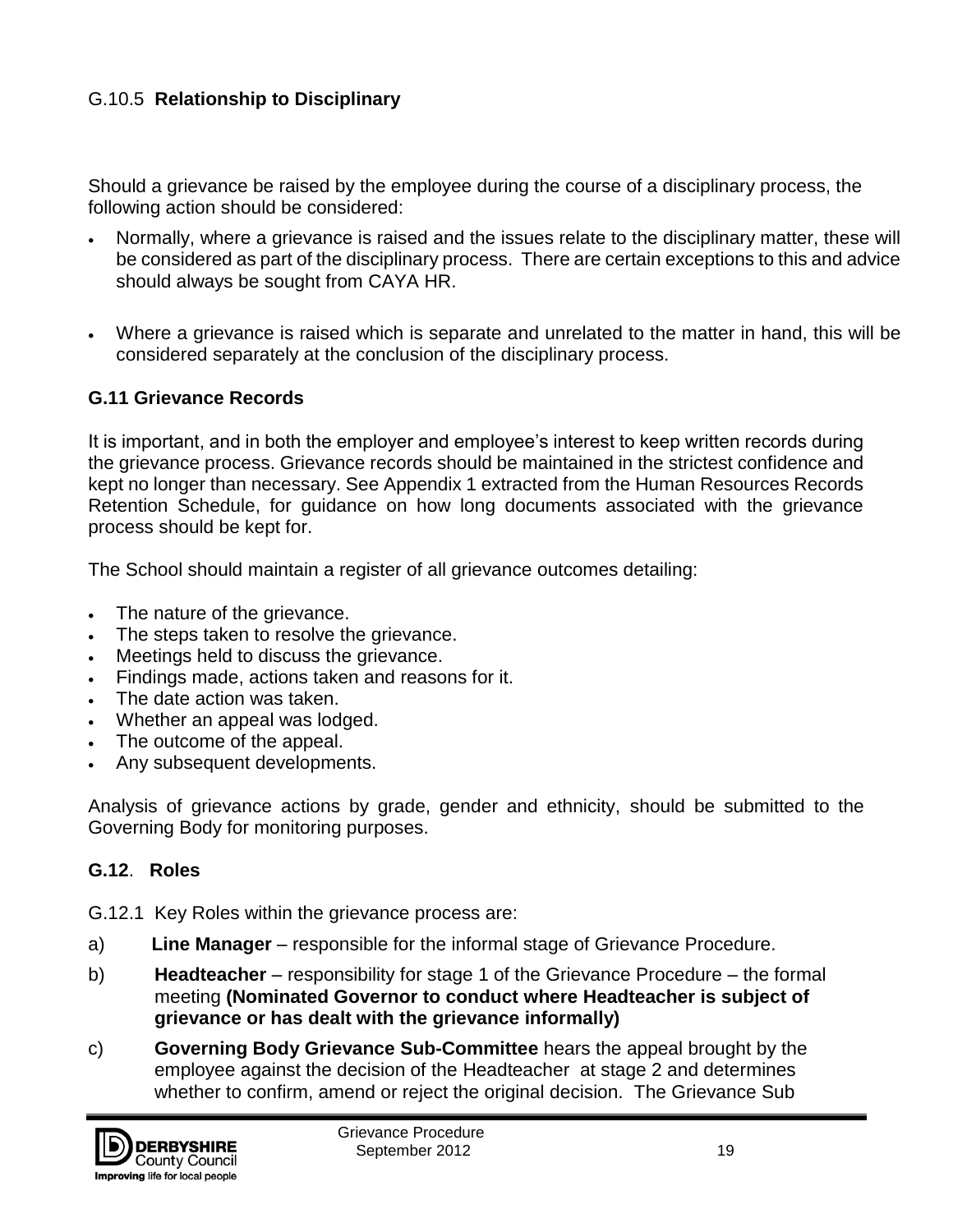Committee will not include any governor who has had previous involvement in the case. (\* When determining the membership of any 'panel' of governors, the school will endeavour to provide a balance of membership, based on equality and diversity considerations, where possible.) A CAYA HR adviser may attend the appeal hearing and provide support to a Headteacher/nominated Governor/ and the Grievance Sub-**Committee** 

d) **Trade Union representative or workplace companion** – may attend and address formal meetings, make submissions, and respond on the employee's behalf to any view expressed at the hearing, but has no right to answer questions on the employee's behalf, address the hearing if the employee does not wish it, or prevent the employer from explaining their case.

#### **G.12.2 The Right to be Accompanied**

All employees are entitled in law to be accompanied, if they wish, at any formal grievance meeting, normally by a colleague or a trade union representative. If the employee's chosen companion is not available at the proposed time of the grievance meeting, he or she may request a reasonable alternative time for the meeting that falls within five working days of the time originally proposed. In this case, you must postpone the meeting as requested.

In some cases, the employee may wish to bring the companion along simply for moral support rather than for representation.

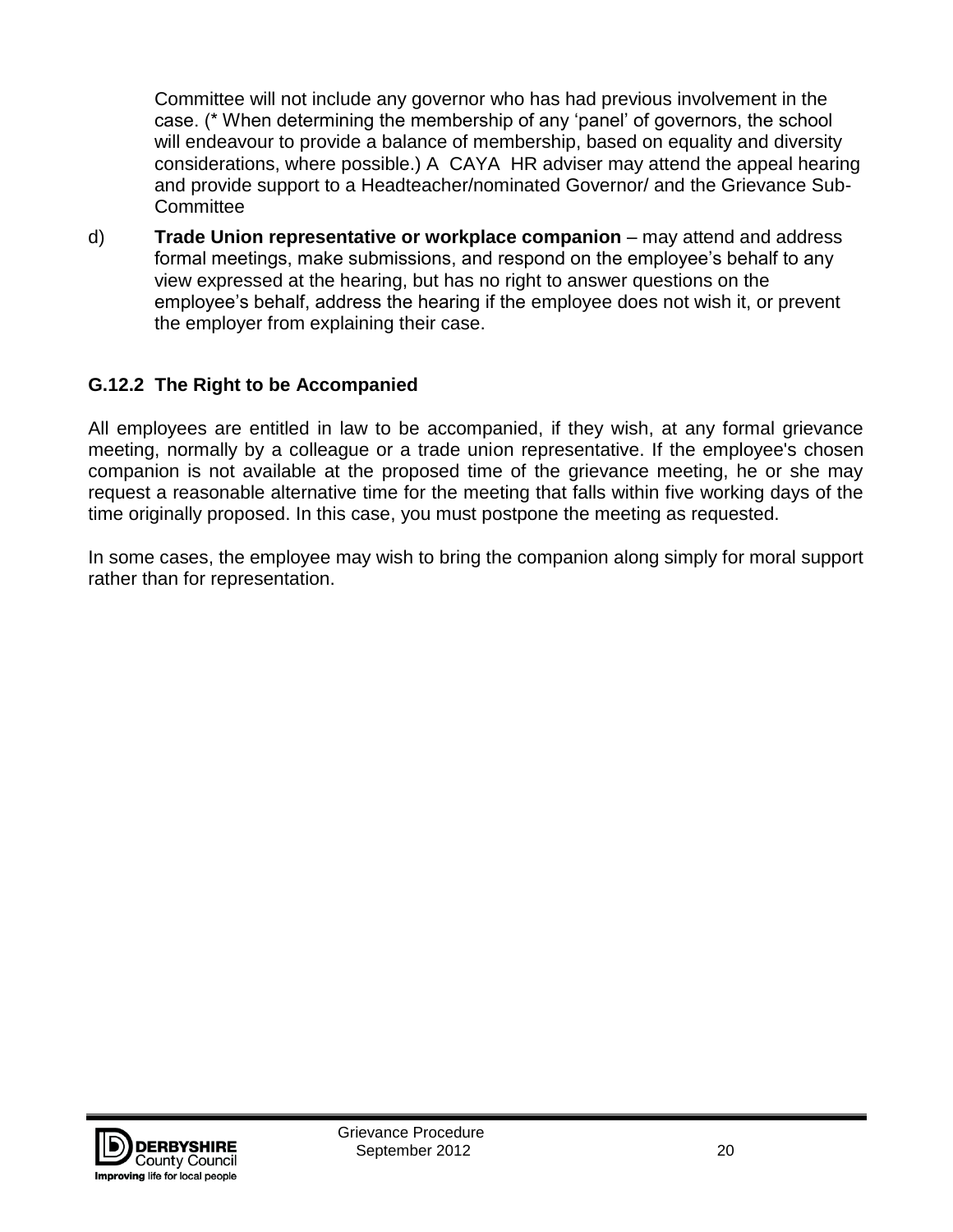#### **Principles of Grievance Procedure**

A grievance procedure should be designed so as to enable an individual employee to express and seek resolution for a grievance relating to his/her employment from his/her immediate, or, if need be, more senior management. This procedure has been developed in line with ACAS guidance and the Code of Practice on Disciplinary and Grievance Procedures.

The following principles should be contained within grievance procedures and constitute good practice in this area:

- The procedures must be clear, straightforward, unambiguous, have been widely and clearly communicated to all employees, and are understood by employees.
- The procedures must specify how and to whom an employee may raise a grievance.
- The procedures must spell out the stages through which a grievance may go and the timescales for the different stages.
- The procedures must clearly define any rights for the aggrieved person to be accompanied by a Trade Union representative or a colleague at the different stages.
- While the employee is pursuing his/her grievance, the status quo shall prevail. There may, however, be certain circumstances where this would be inappropriate and where the removal of detrimental conditions shall apply.

The Governing Body and Headteacher will wish to ensure that any employee who is likely to be approached as a manager by another employee with a grievance fully understands the procedure and the part that the manager has to play.

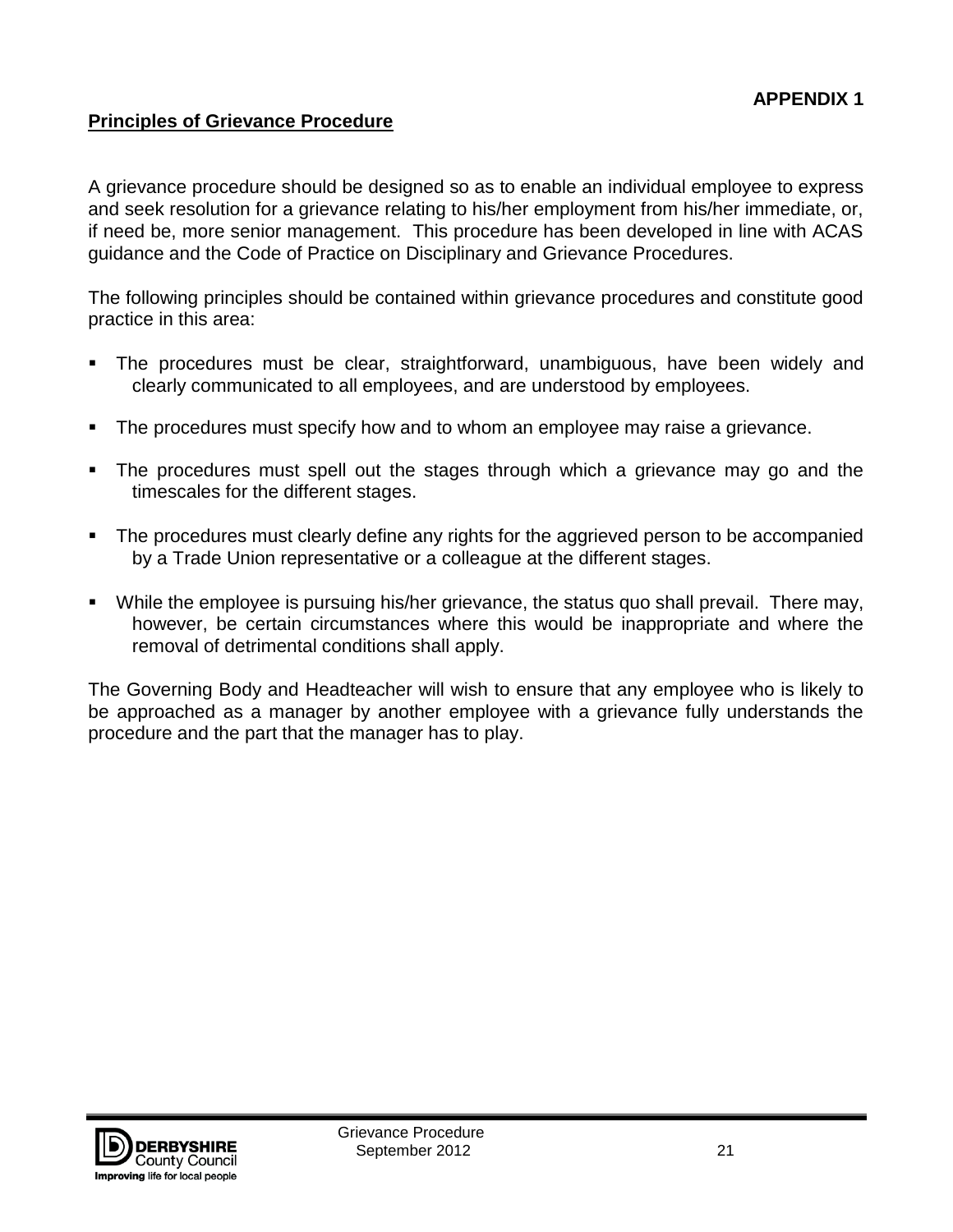